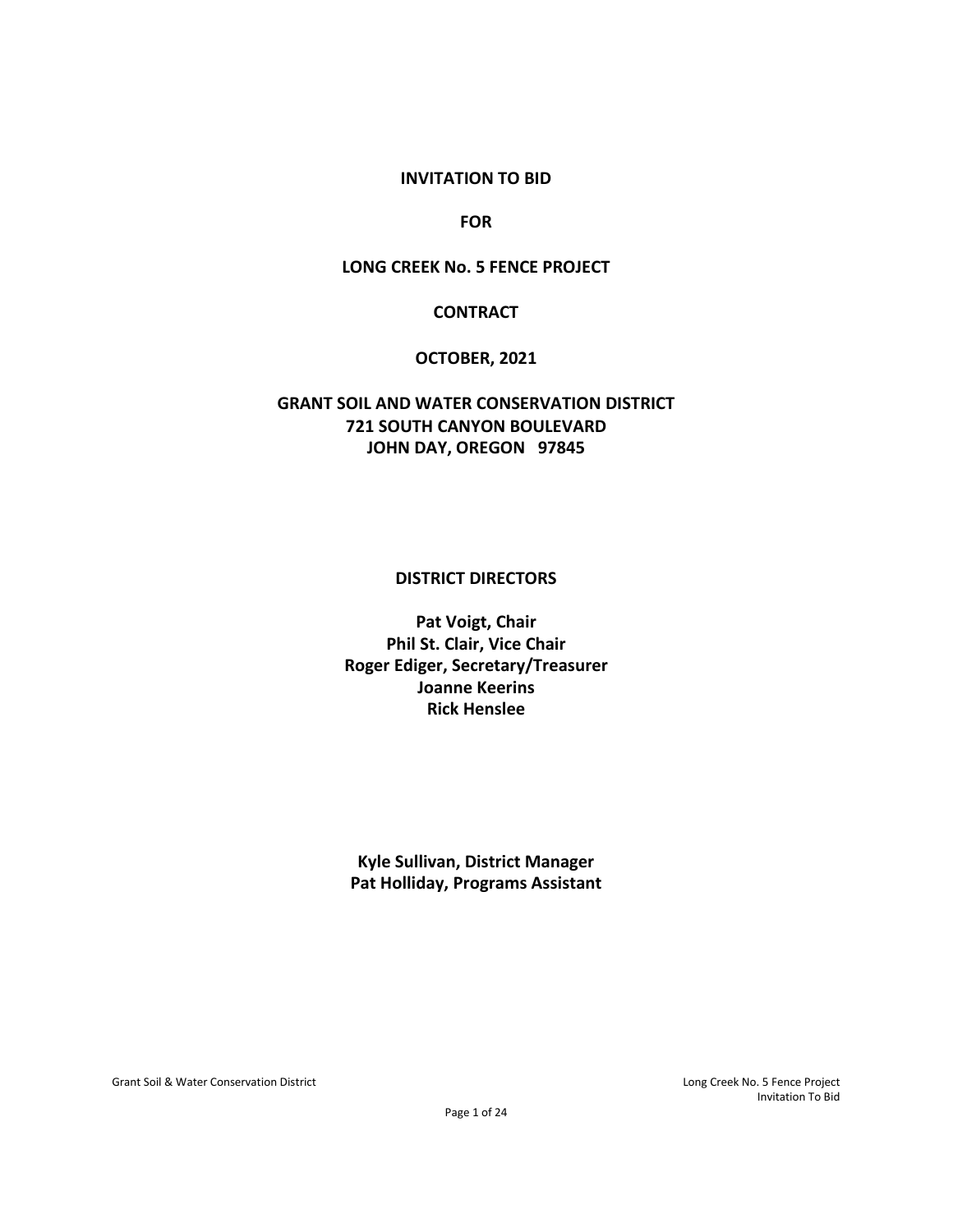# **SECTION A – TABLE OF CONTENTS**

| <b>TABLE OF CONTENTS</b>                                 |
|----------------------------------------------------------|
| <b>INVITATION TO BID</b>                                 |
| <b>INSTRUCTIONS TO BIDDERS</b>                           |
| <b>GENERAL BIDDING INFORMATION</b>                       |
| <b>BID SECURITY REQUIREMENTS</b>                         |
| PREVAILING WAGE RATES                                    |
| FIRST-TIER SUBCONTRACTOR DISCLOSURE INSTRUCTIONS         |
| AND FORM                                                 |
| RESPONSIBILITY INQUIRY/CONTRACTOR REFERENCES             |
| <b>RECYCLED PRODUCTS</b>                                 |
| <b>CERTIFICATION OF COMPLIANCE WITH TAX LAWS</b>         |
| CERTIFICATION OF DRUG-TESTING LAW REQUIREMENTS           |
| CERTIFICATION OF COMPLIANCE WITH NON-DISCRIMINATION LAWS |
| DEBARMENT AND SUSPENSION CERTIFICATION                   |
| CONSTRUCTION CONTRACTORS BOARD (CCB) REGISTRATION        |
| REQUIREMENTS/JOINT VENTURE-PARTNERSHIP DISCLOSURE        |
| ADDENDA ACKNOWLEDGEMENT                                  |
| <b>RESIDENCY INFORMATION</b>                             |
| SIGNATURE OF BIDDER'S DULY AUTHORIZED REPRESENTATIVE     |
| <b>BID PRICING FORM</b>                                  |
| SPECIFICATIONS AND DRAWINGS                              |
|                                                          |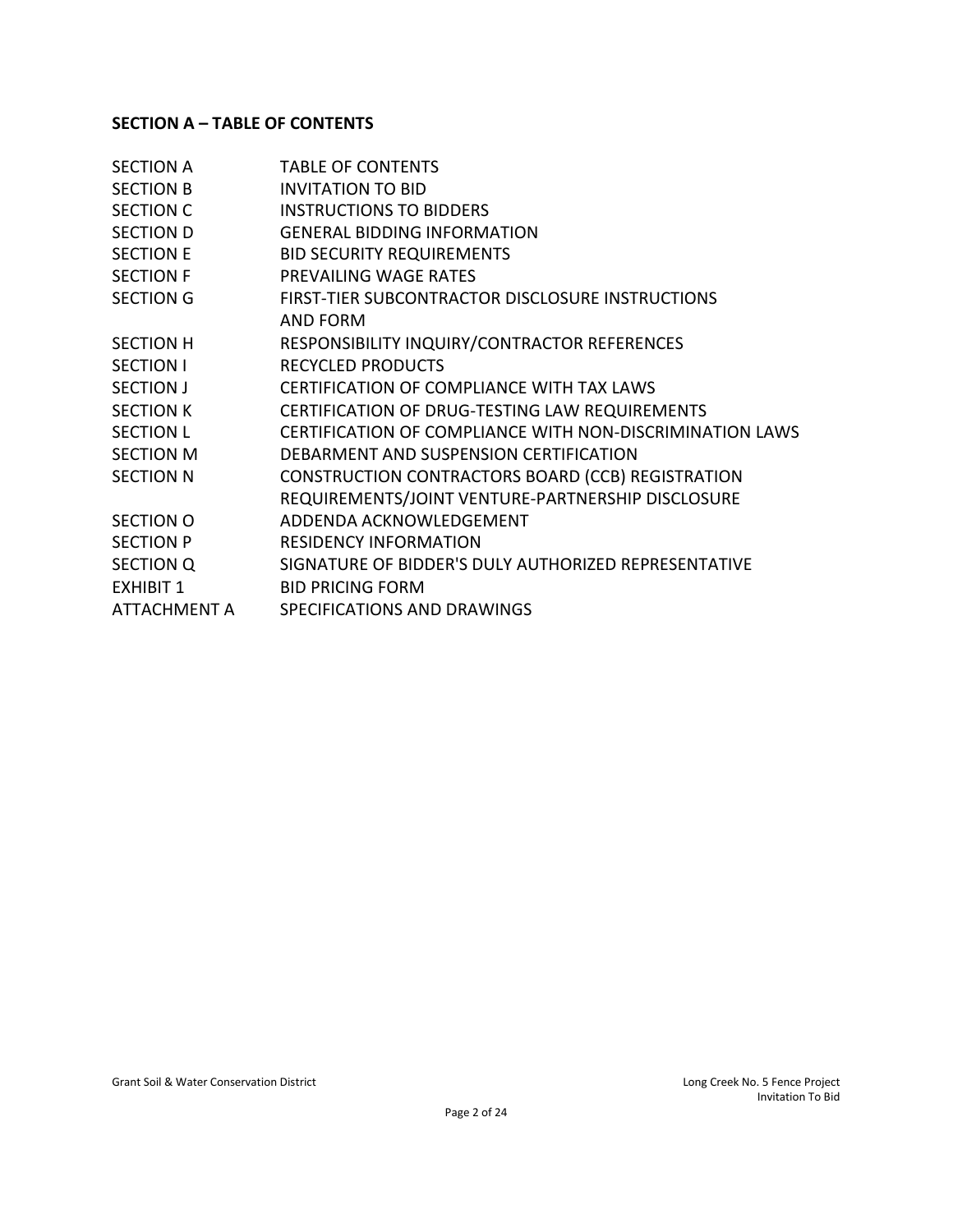#### **SECTION B – INVITATION TO BID**

## **INVITATION TO BID LONG CREEK NO. 5 FENCE PROJECT**

Individually sealed bids will be received from qualified vendors by Grant Soil and Water Conservation District (hereinafter called DISTRICT), at 721 South Canyon Boulevard, John Day, Oregon 97845 until **3:00 PM PDT, October 28, 2021** for the construction of approximately 1.7 miles of wire fence, in Grant County, Oregon. Immediately thereafter, Bids will be publicly opened. The full Invitation To Bid package, including all Addenda may be obtained through the project point of contact, Kyle Sullivan at 541-575-0135 ext. 111 or e-mail [sullivank@ortelco.net,](mailto:sullivank@ortelco.net) by visiting the DISTRICT Office at above address, or at the DISTRICT'S website [www.grantswcd.net.](http://www.grantswcd.net/)

The Project location is approximately 9 miles southeast of Long Creek, Oregon. All work associated with this Invitation To Bid must be completed within a 60 day performance period. Liquidated damages of \$100 per day will apply to the contract resulting from this Invitation To Bid, upon the contractor's failure to complete the work within the specified time.

# **This Invitation to Bid and the resulting Contract are subject to the provisions of the Federal Davis-Bacon Act (40 U.S.C. 3141 et seq.) and Oregon Revised Statutes 279C.800 through 279C.870 relative to Oregon Prevailing Wage Rate Law.**

A voluntary pre-bid conference and tour of the work area will be conducted **October 26, 2021 at 9:00 AM (PDT).** The tour will initiate in at the General Store in Long Creek at the intersection of Hwy 395 and Main Street. Bidders must provide their own transportation.

# **Bidders are not required to attend this voluntary pre-bid conference and tour, but with the complexity of this project it is strongly recommended that bidders or their representatives attend.**

Individually sealed envelopes or packages containing bids and supporting data as stipulated in the instructions to Bidders shall be clearly marked with the vendor's name and the fence project name, **LONG CREEK NO. 5 FENCE PROJECT**. Bids sent by mail should be forwarded by certified mail, return receipt requested, addressed to the DISTRICT as shown above, in care of Pat Holliday, and likewise shall be clearly marked or endorsed as stated herein.

Bids received after the time established for receipt of bids will not be considered. Bids may be withdrawn or modified in writing at any time prior to bid opening, following the guidelines established in the Invitation to Bid.

The DISTRICT may reject any Bid not in compliance with all prescribed public bidding procedures and requirements and reserves the right to reject for good cause any or all Bids in whole or in part upon the finding of the DISTRICT that it is in the public interest to do so, to waive irregularities not affecting substantial rights, and to postpone the award of the work as necessary for a period of time not to extend beyond thirty (30) days from the Bid Opening Date.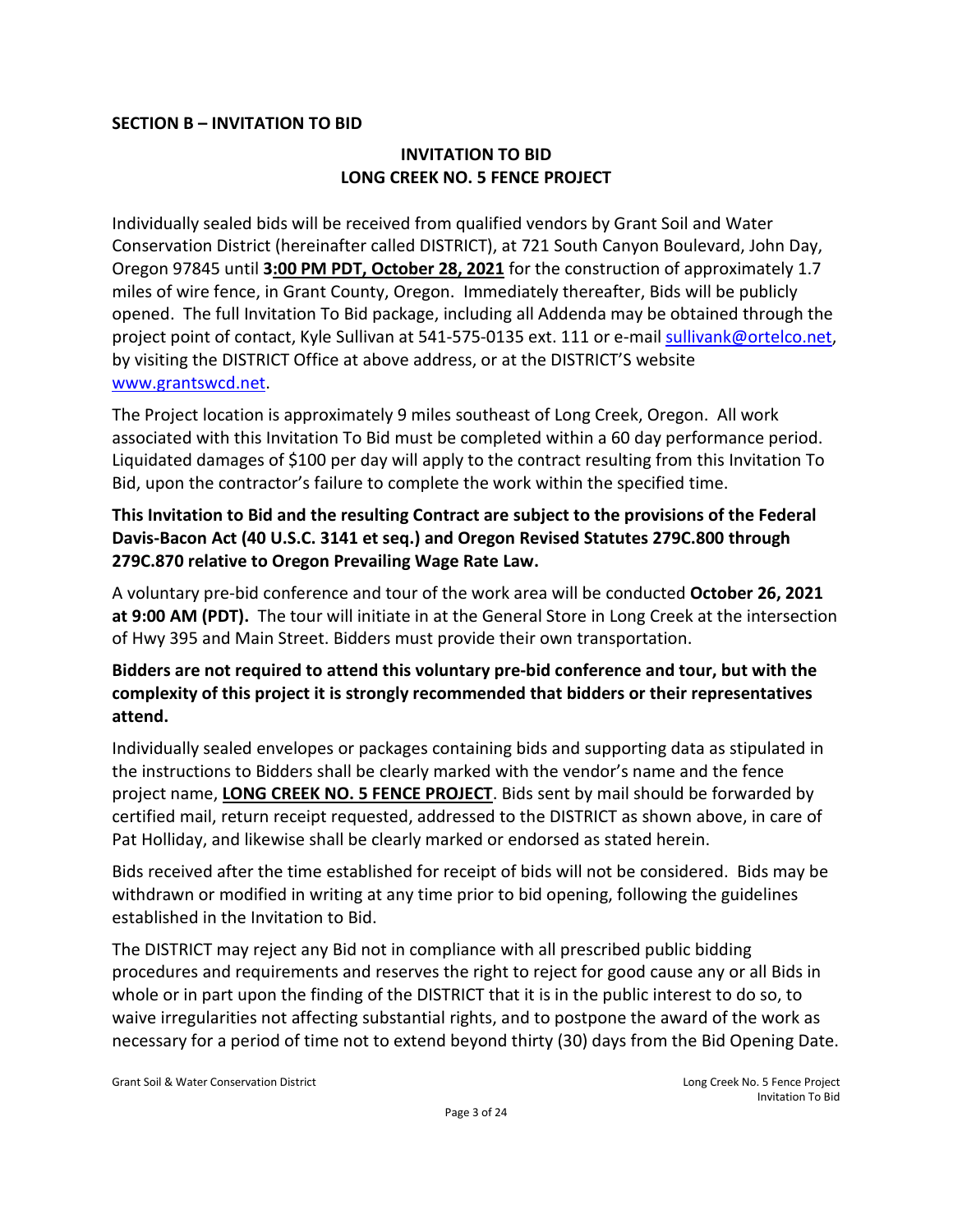Bid prices quoted shall remain firm for a period of thirty (30) days from the date of Bid Opening.

The apparent successful Bidder shall provide all required proofs of insurance, furnish all applicable security bonds, and other specified deliverables to the DISTRICT within twelve (12) calendar days from date the Intent-to-Award Announcement is issued by the DISTRICT. Failure to present the required documents within this period may result in Bid rejection.

Grant Soil and Water Conservation District

By: Kyle Sullivan, District Manager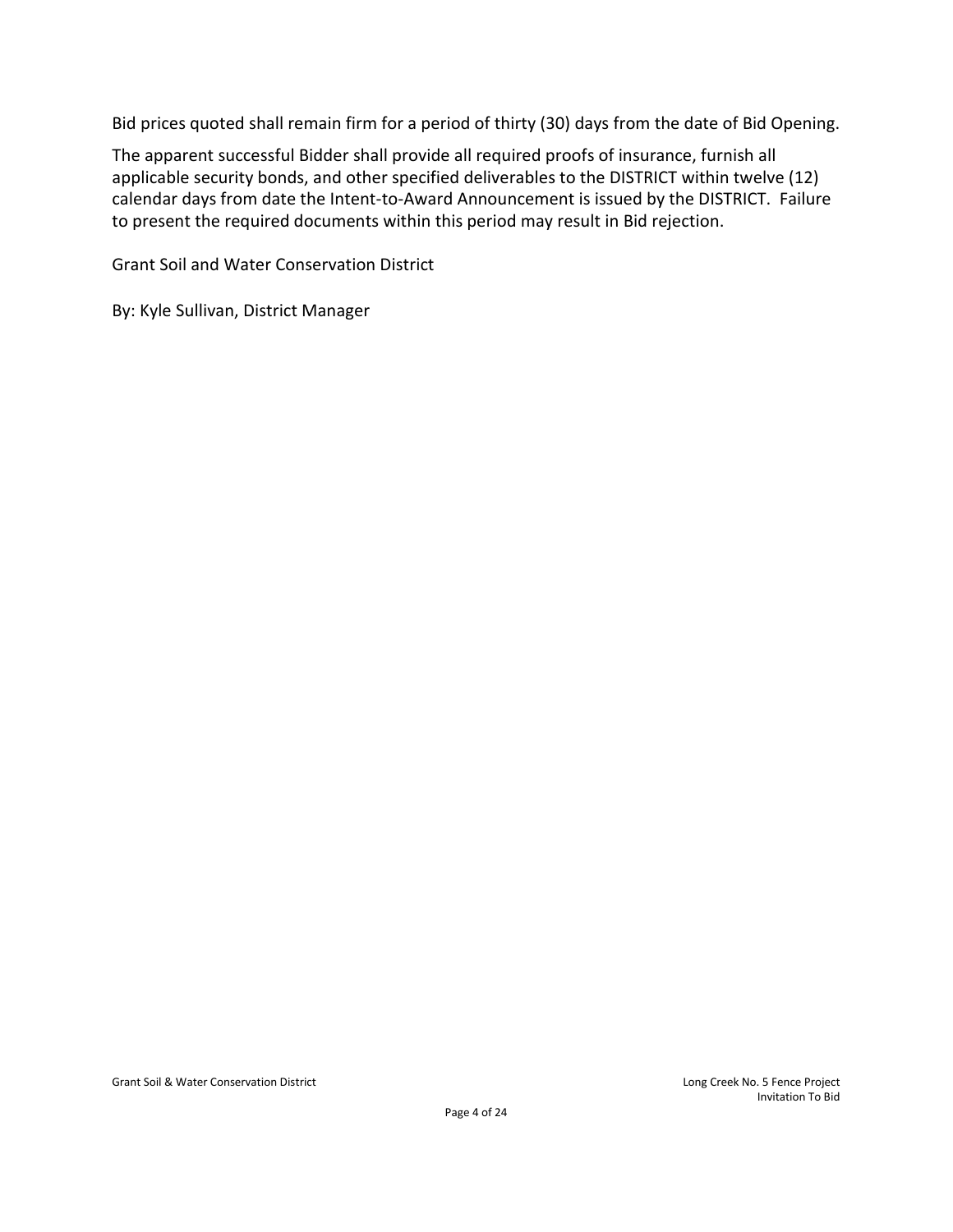# **SECTION C - INSTRUCTIONS TO BIDDERS**

# C.1 BID PREPARATION:

C.1.1 Compliance: All Bids must be sealed, clearly labeled, and presented to the Grant Soil and Water Conservation DISTRICT (herein called "DISTRICT") prior to the stated Bid Opening time. All Bids shall be typed or prepared in ink and signed in ink by an authorized representative of the Bidder. The supplied Bid proposal forms shall be used to ensure identification and proper presentation.

C.1.2 Product Quality: Brand names, when used, indicate quality and type desired. Other brands or equipment of equal quality, merit, and utility will be subject to DISTRICT approval.

C.1.3 Unit and Total Price: Unless otherwise indicated, the price of each item must be clearly shown in the space provided. The price of each item shall be extended to show the total when required. In cases of errors in extensions, the unit price shall prevail. The written unit price shall prevail over the numerical unit price.

C.1.4 This Invitation To Bid and the resulting Contract are governed by Oregon Law. Specific laws and rules that govern the solicitation process are found in Chapters 279A and 279C of the Oregon Revised Statute and Grant Soil and Water Conservation District Public Contracting Rules.

C.1.5 Bidder is bound by and will comply with all requirements, specifications, plans, terms and conditions contained in this Invitation To Bid (including all listed attachments and Addenda, if issued).

## **C.2 INFORMATION TO BE SUBMITTED WITH BID:**

- **Construction Contractors Board (CCB) Registration Requirements; & Joint Venture - Partnership Declaration, Section N;**
- **Addenda Acknowledgement; Section O;**
- **Signature of Bidder's Duly Authorized Representative, Section Q;**
- **Bid Pricing Form, Exhibit 1; and**
- **Issued Addenda (If required).**

## **THE FOLLOWING SHALL BE SUBMITTED EITHER WITH THE BID SUBMISSION OR WITHIN TWO (2) WORKING HOURS AFTER THE CLOSING:**

• **First Tier Subcontractor Disclosure Information, Section G.**

#### C.3 BID EVALUATION: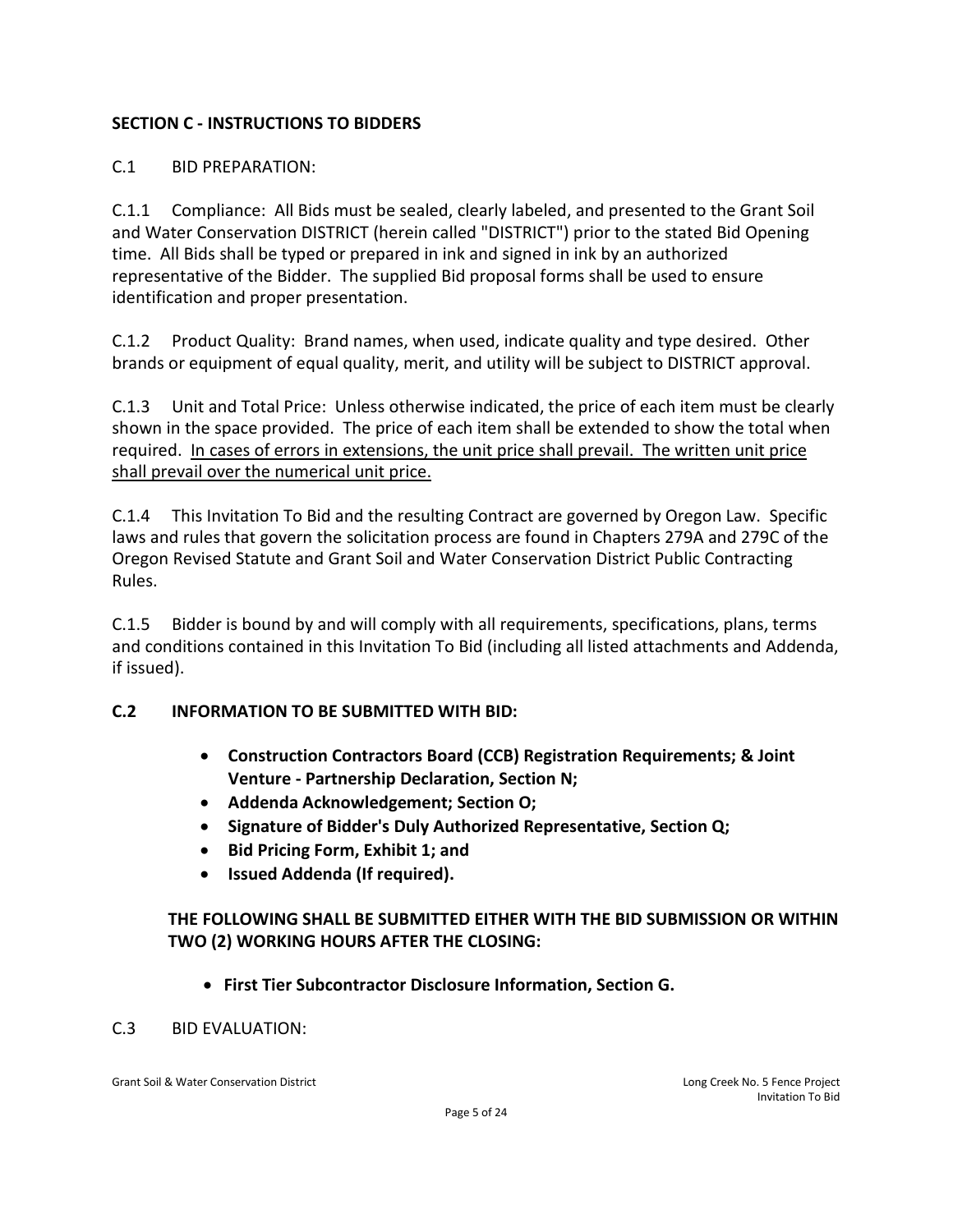Bids will be evaluated to identify the lowest Responsive Bid submitted by a Responsible Bidder and not otherwise disqualified. The DISTRICT reserves the right to reject any and all Bids or to accept the Bid deemed to be in the best interest of the DISTRICT and the State of Oregon.

C.3.1 Responsiveness: To be considered responsive, the Bidder must substantially comply in all material respects with applicable solicitation procedures and requirements and the solicitation documents. In making such evaluation, the DISTRICT may waive minor informalities and irregularities.

C.3.2 Responsibility: Prior to award of a Contract, the DISTRICT will evaluate whether the apparent successful Bidder meets the applicable standards of responsibility identified in ORS 279C.375. In doing so, the DISTRICT may investigate Bidder and request information in addition to that already required in the Invitation To Bid, when the DISTRICT, in its sole discretion, considers it necessary or advisable.

## C.4 BID READING:

At the prescribed time, date and place bids will be publicly opened and read, and Bidders are invited to be present to witness results. Award decisions will not be made at Bid Opening.

# C.5 BID INFORMATION:

A tabulation of Bids received and considered prior to award will be publicly posted at the DISTRICT Office and copies may be obtained by request. The request may be included with the Bid or mailed separately to the DISTRICT.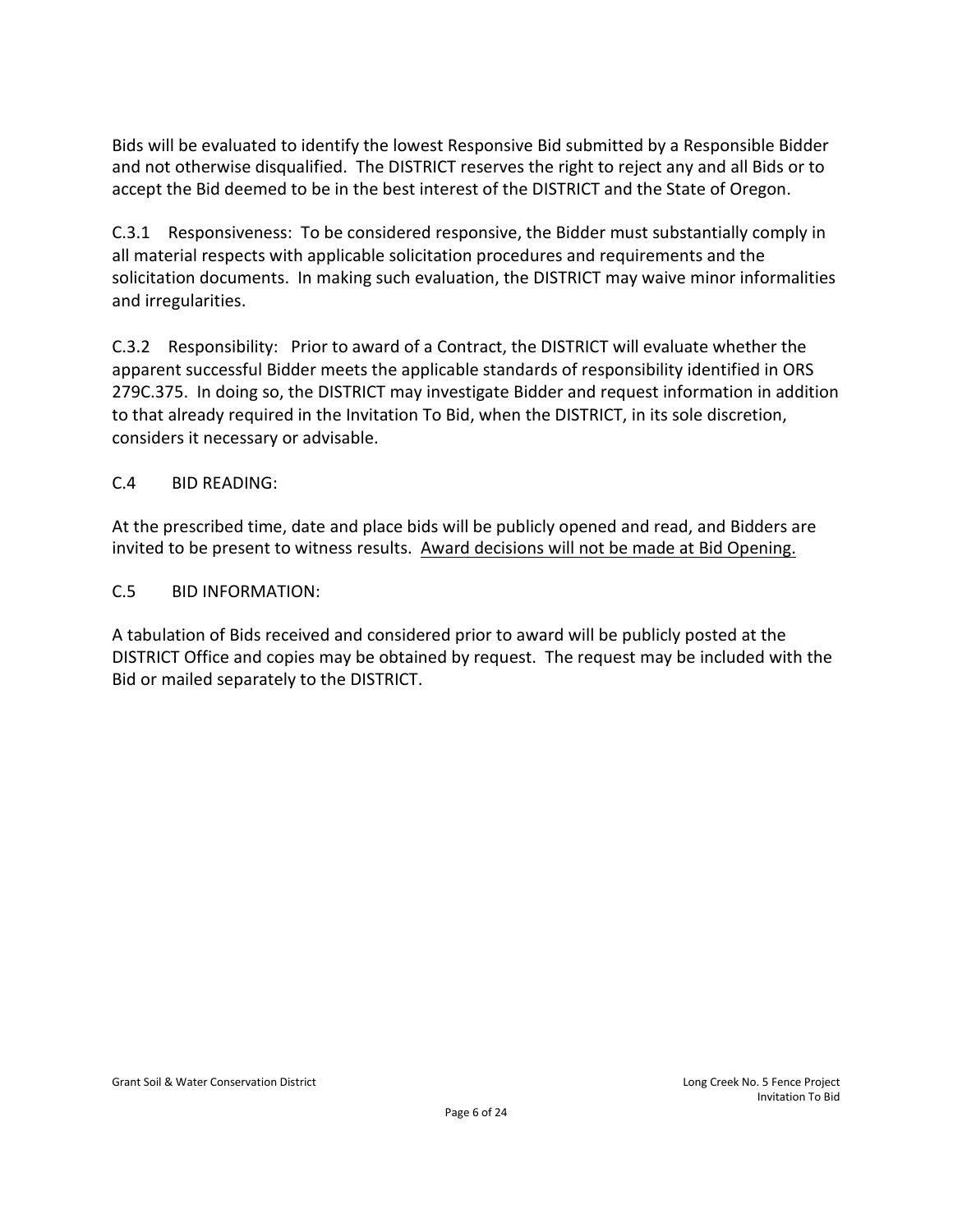# **SECTION D – GENERAL BIDDING INFORMATION**

# D.1 DEFINITIONS:

D.1.1 "DISTRICT" means the Grant Soil and Water Conservation DISTRICT, acting through its Board Chair or designated Contracting Officer.

D.1.2 "Invitation To Bid" means all contracting documents, whether attached or incorporated by reference, and any Addenda thereto, used for soliciting and bids.

D.1.3 "Addenda" are written or graphic instruments issued by the DISTRICT representative prior to the execution of the Contract which modify or interpret the Bidding Documents by additions, deletions, clarifications or corrections.

D.1.4 "Bid" is a complete and properly signed proposal to do the work or designated portion thereof for the sums stipulated therein, submitted in accordance with the Bidding Documents.

D.1.5 "Bidder" is one who submits a bid for a prime contract with the DISTRICT for the work described in the proposed contract documents.

D.1.6 "Opening" means the date/time set to read the Bid submittals.

D.1.7 "Closing" means the date and time set in the Invitation To Bid for Bid submission, after which Bids may not be submitted, modified, or withdrawn by Bidder.

D.2 SCOPE OF WORK:

The DISTRICT is inviting Bids from qualified vendors to furnish all labor, tools, machinery, materials, transportation, equipment and services necessary, and reasonably incidental to the completion of the project described in the Invitation To Bid.

D.3 PROJECT PRICE ESTIMATE:

The following range is the project cost estimate for bonding purposes: \$16,000 - \$25,000

D.4. PROJECT COMPLETION SCHEDULE:

Performance of the contracted services shall be completed within a 60 day performance period.

D.5 LIQUIDATED DAMAGES:

Liquidated damages of \$100 per calendar day will apply to the Contract resulting from this Invitation To Bid for failure of the contractor to complete the work within the specified

Grant Soil & Water Conservation District **Long Creek Inc.** Conservation District Long Creek No. 5 Fence Project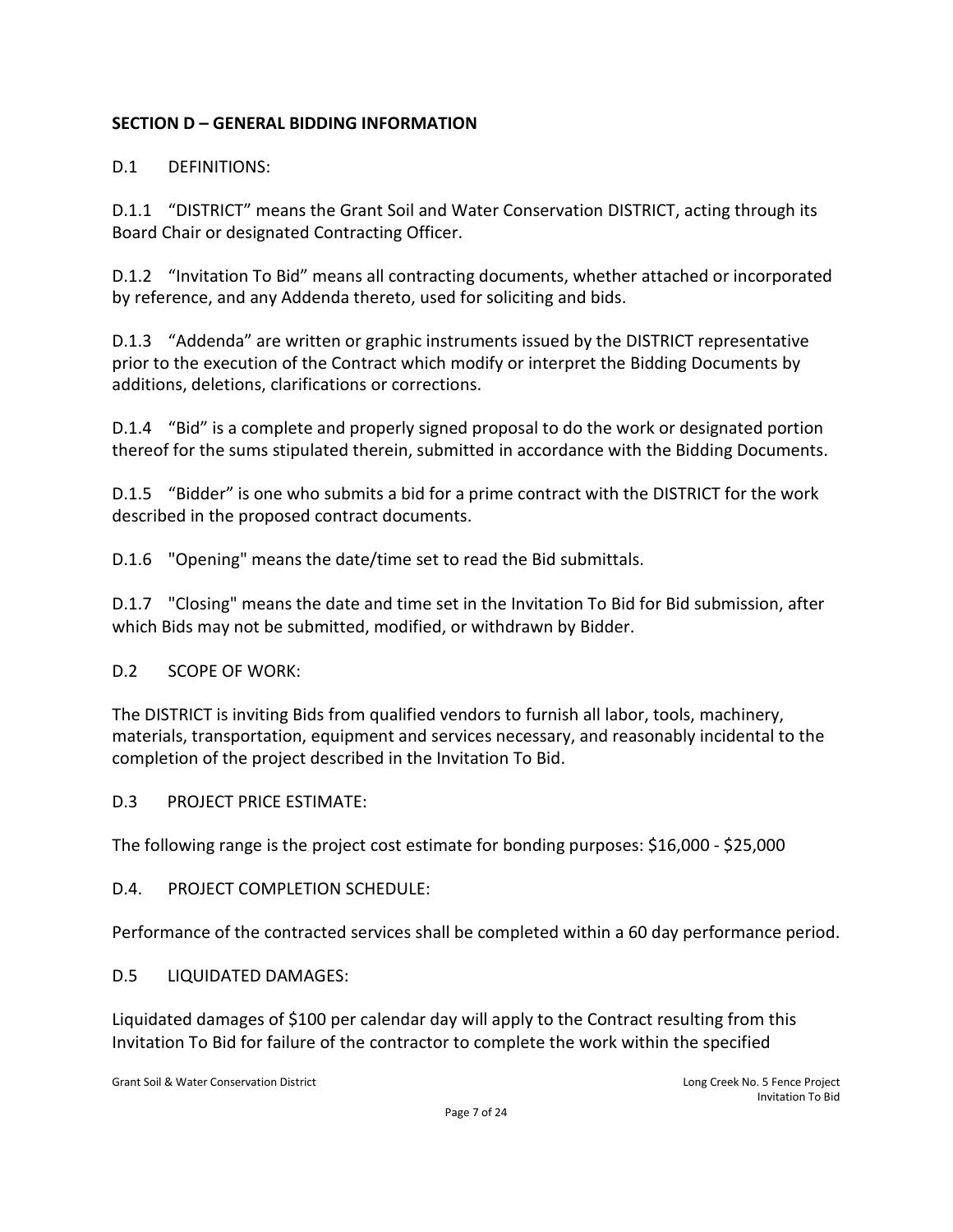performance period.

# D.6 VOLUNTARY PRE-BID CONFERENCE:

D.6.1 A voluntary pre-bid conference and tour of the work area will be conducted **October 26, 2021 at 9:00 AM (PDT).** The tour will initiate in at the General Store in Long Creek at the intersection of Hwy 395 and Main Street. Bidders must provide their own transportation.

# **BIDDERS ARE NOT REQUIRED TO ATTEND THIS VOLUNTARY PRE-BID CONFERENCE AND TOUR, BUT WITH THE COMPLEXITY OF THIS PROJECT IT IS STRONGLY RECOMMENDED THAT BIDDERS OR THEIR REPRESENTATIVES ATTEND.**

D.6.2 The work area for the Long Creek No. 5 Fence Project is located entirely on public property.

D.6.3 Any statements made at this conference will not change the Plans, Specifications or other Contract Documents unless an Addendum has been issued by the DISTRICT.

# D.7 POINT OF CONTACT:

The single contact point for questions regarding the Invitation To Bid, Specifications, Plans, Bidding process, change, clarification, the award process, protests and any other issues that may arise, is Kyle Sullivan at (541) 575-0135 ext. 111 and e-mail [sullivank@ortelco.net.](mailto:sullivank@ortelco.net)

## D.8 INVITATION TO BID DOCUMENTS AVAILABILITY:

D.8.1 Bidders may obtain a hard or electronic copy of the full Invitation To Bid package from the Point of Contact identified in Section D.7. Hardcopies of the Invitation To Bid will be available to interested vendors in attendance at the pre-bid conference and tour and at the DISTRICT Office located at 721 S. Canyon Blvd., John Day, OR 97845, during regular business hours (Monday-Friday; 7:00am-5:00pm) or may be downloaded from the DISTRICT'S web site [www.grantswcd.net.](http://www.grantswcd.net/) Upon request, the DISTRICT will provide or mail one (1) free hardcopy of the Invitation To Bid, including Addenda to each interested Bidder. Additional hardcopies can be ordered from the DISTRICT for a fee in accordance with the DISTRICT's Public Records Information Request Policy.

D.8.2 Attachments: Some exhibits and attachments may not allow for them to be downloaded or electronically mailed to interested Bidders. In these cases, the solicitation contains instructions on how to obtain hardcopies of these documents.

## D.9 TRADE SECRETS: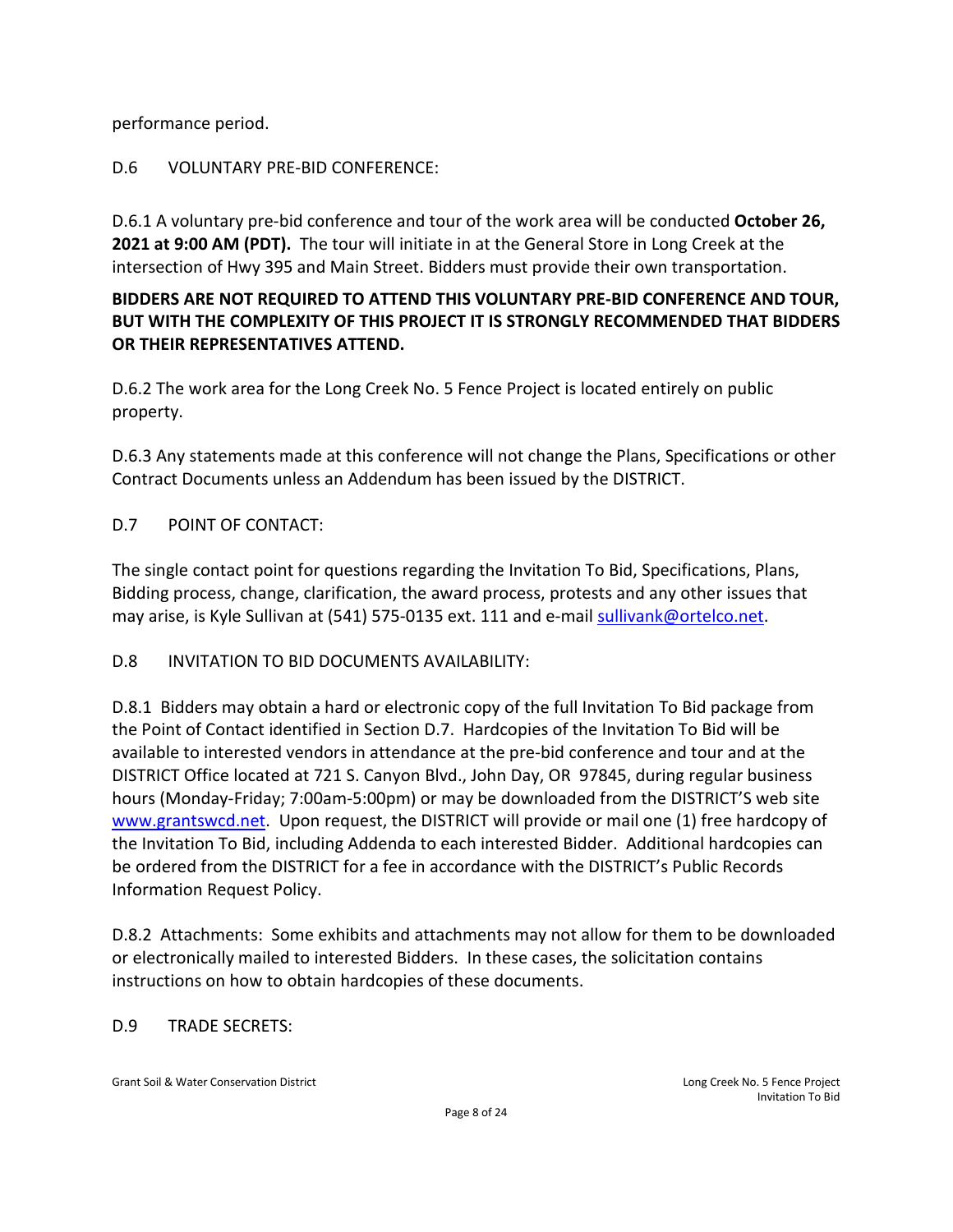Any information Bidder submits in response to the Invitation To Bid that Bidder considers a trade secret under ORS 192.501(2) or confidential proprietary information, and that Bidder wishes to protect from public disclosure, must be clearly labeled with the following: "This information constitutes a trade secret under ORS 192.501(2) or confidential proprietary information, and is not to be disclosed except in accordance with the Oregon Public Records Law, ORS Chapter 192." Bidders are cautioned that price information submitted in response to an Invitation To Bid is generally not considered a trade secret under the Oregon Public Records Law. Further, information submitted by Bidders that is already in the public domain is not protected. The State shall not be liable for disclosure or release of information when authorized or required by law or court order to do so. The State shall also be immune from liability for disclosure or release of information under the circumstances set out in ORS 646.473(3).

# D.10 SOLICITATION LAW, RULES AND GENERAL CONDITIONS:

This Invitation To Bid and the resulting Contract are governed by Oregon Law. Specific laws and rules that govern the solicitation process are found in Chapters 279A and 279C of the Oregon Revised Statues, and DISTRICT Public Contracting Rules. The Invitation To Bid and resulting Contract may be subject to other laws and rules. Bidders should obtain and become acquainted with the applicable provisions of the above laws and rules. Copies may be obtained as follows:

D.10.1 OREGON REVISED STATUES (ORS Chapters 279A and 279C) - Can be obtained from Legislative Counsel Committee, S101 State Capitol, Salem, OR 97310-0630. Phone (503) 378- 8146, or on line at:<http://www.leg.state.or.us/ors/home.html>

D.10.2 Grant Soil and Water Conservation District Public Contracting Rules – Can be obtained from the Point of Contact identified in Section D.4.

D.11 EXAMINATION OF DRAWINGS, SPECIFICATIONS, AND WORK SITE:

It is understood that the Bidder, before submitting the Bid, has made a careful examination of the Invitation To Bid, Plans, Specifications, Addenda, and Attachments; that the Bidder has been fully informed as to the quality and quantity of materials and character of the work required; and that the Bidder has made a careful examination of the location and conditions of the work. The State of Oregon, its Legislative Assembly or DISTRICT will in no case be responsible for any loss or for any unanticipated costs that may be suffered by contractor as a result of contractor's failure to acquire full information in advance and in regard to all conditions pertaining to the work.

# D.12 SOLICITATION PROTEST; REQUEST FOR INTERPRETATION OF PROPOSED CONTRACT DOCUMENTS: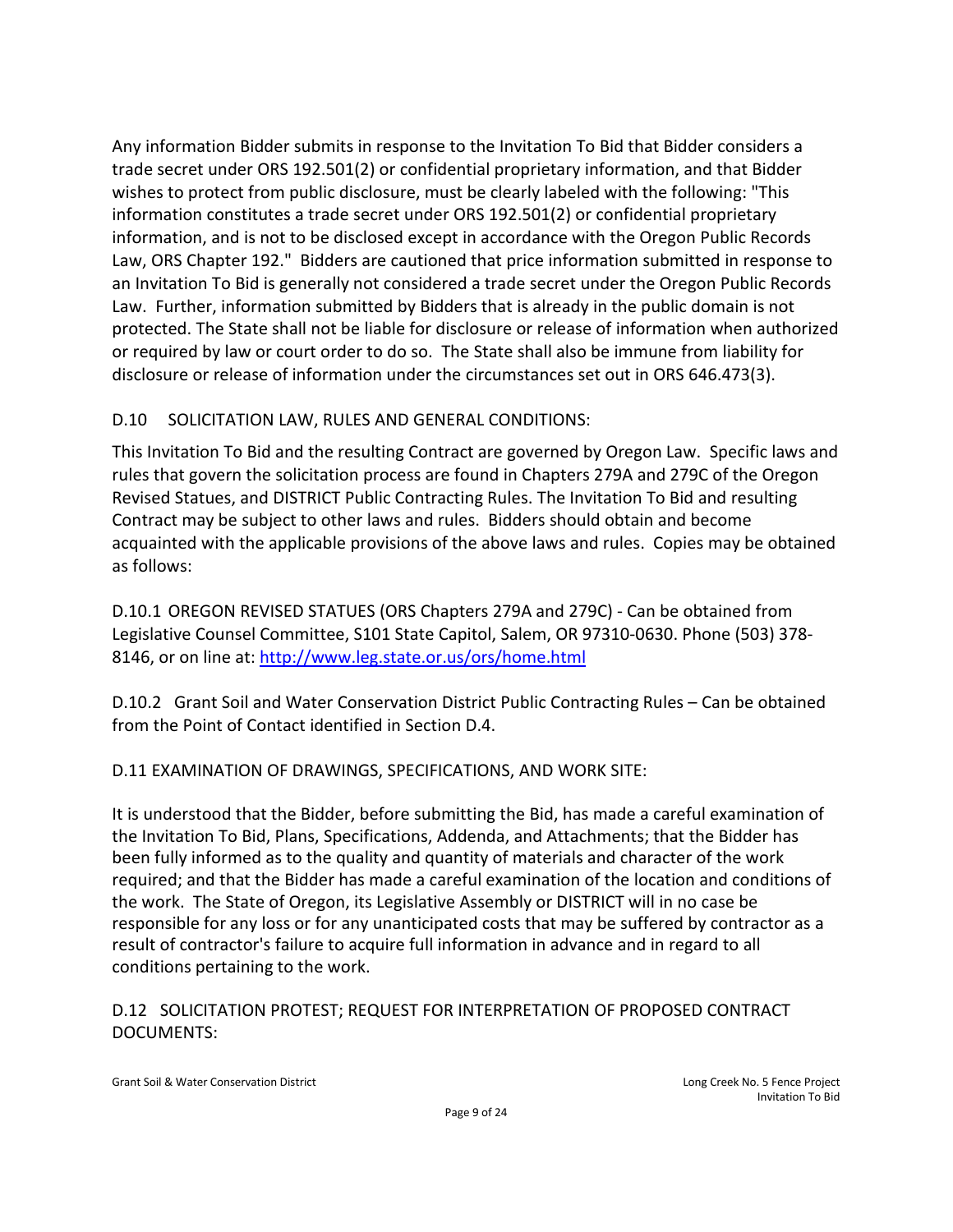D.12.1 If a Bidder finds discrepancies, in, or omissions from, the Contract Documents, or if the Bidder is in doubt as to their meaning, the Bidder shall at once notify the DISTRICT. If applicable corrections or clarifications are necessary, the DISTRICT will issue written directives in the form of Addenda. Any clarifications or protests to the specifications should be detailed in official written correspondence to the Point of Contact and be received seven (7) calendar days or more prior to the bid opening date. It shall be the sole responsibility of the Bidder to understand all of the provisions of the bid invitation and contract specifications.

D.12.2 All issued Addenda will become a part of the Invitation to Bid and Contract.

D.12.3 Informal responses to Bidder questions regarding the project or Contract do not affect the provisions of the Invitation To Bid. Plans, Specifications, Contractual Terms, and Procurement Requirements can only be changed via Addenda issued by the DISTRICT.

D.12.4 Any Bid response that includes non-approved alternative product brands where approval is required, or that takes exception to the Specifications, Plans, or Contractual Terms of the Invitation To Bid may be deemed non-responsive and rejected from consideration.

D.13 PREPARATION OF BID PROPOSAL:

D.13.1 The Bidder shall submit their proposal upon the form(s) furnished by the DISTRICT. The Bidder shall specify the Bid item unit price; both written out in words and in figures, in addition to providing the total item amount (unit price multiplied by the approximate quantity) and total extended amount (sum of all total item amounts) in figures. All words and figures shall be in ink or typed.

D.13.2 If an amount entered by the Bidder on the proposal form is to be altered it should be crossed out with ink, the new Bid amount entered above or below it, and initialed by the Bidder, also with ink. In a case of discrepancy between the prices written out in words and those written in figures, the prices written in words shall govern.

D.13.3 The Bidder's proposal must be signed with ink by the individual, by one or more members of the partnership, by one or more members or officers of each firm representing a joint venture, by one or more officers of a corporation, or by an agent of the contractor legally qualified and acceptable to the DISTRICT.

D.13.4 Bid proposals shall be submitted in sealed packages or envelopes. To ensure proper identification and handling, all packages and envelopes shall be clearly marked with the name or number of the project, the Bidder's name and contact information, and addressed to the Grant Soil and Water Conservation DISTRICT at 721 South Canyon Boulevard, John Day, Oregon 97845. Bids sent by mail should be forwarded by certified mail, return receipt requested, addressed to the DISTRICT as shown above, in care of Pat Holliday, and likewise shall be clearly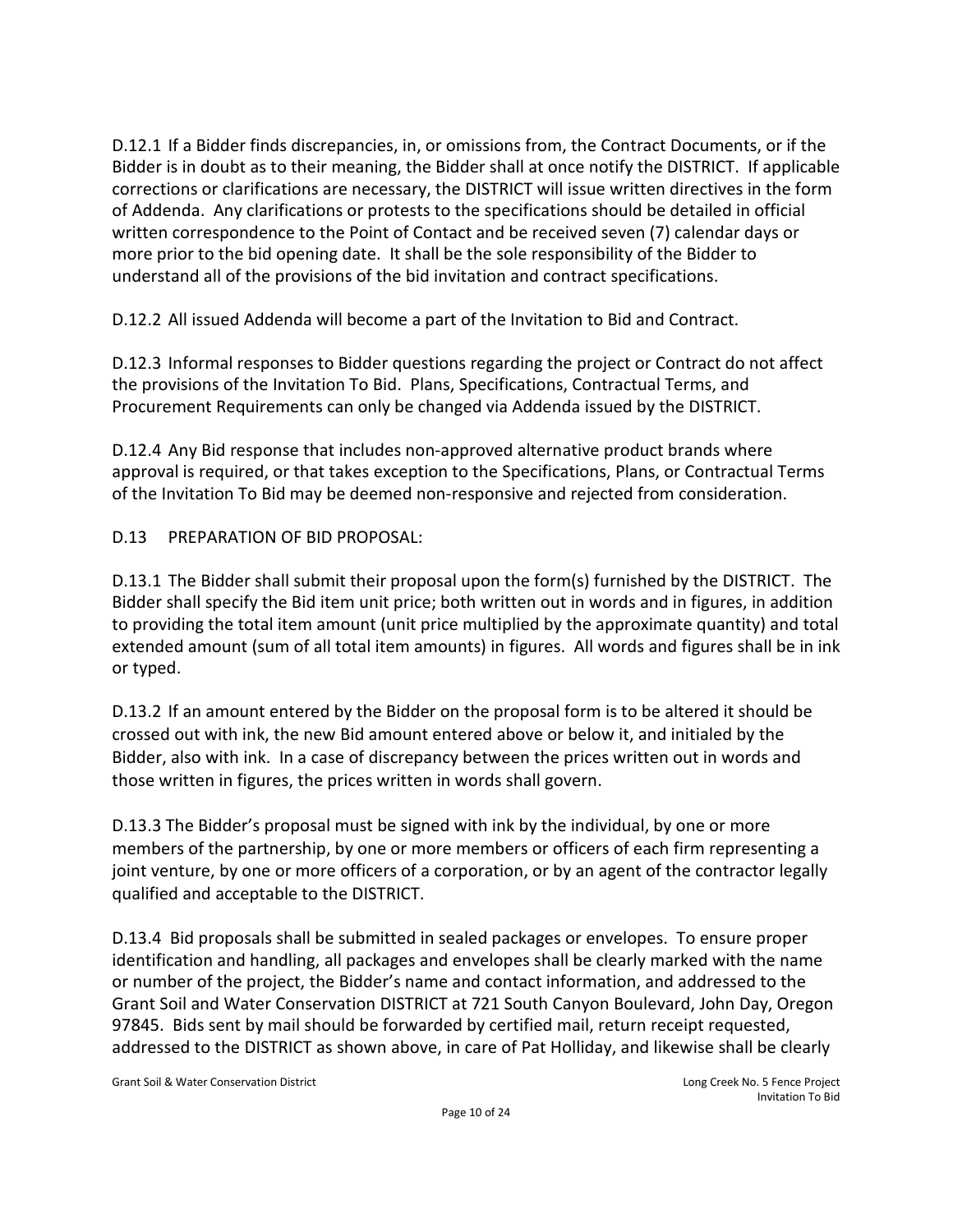marked or endorsed as stated herein.

D.13.5 Sealed Bids must be received by the DISTRICT prior to the designated Closing date/time. Bids received after the date/time for Closing will not be considered for award.

#### D.14 IRREGULAR PROPOSALS:

Bid proposals will be considered irregular and may be rejected for any of the following reasons:

D.14.1 If the proposal is on a form other than furnished by the DISTRICT, or otherwise specified, or if the form is altered or any thereof is detached.

D.14.2 If there are unauthorized additions, conditional or alternated bids, or irregularities of any kind which may tend to make the proposal incomplete, indefinite, or ambiguous as to its meaning.

D.14.3 If the Bidder adds any provisions reserving the right to accept or reject an award, or to enter into a contract pursuant to an award.

D.14.4 If the proposal does not contain the Bid price amount both; written out in words and in figures for each item listed, the total item amount in figures and the total extended amount of all items in figures.

D.14 MODIFICATION OF BIDS; OFFER WITHDRAWALS:

D.14.1 A Bidder may not modify any Bid after it has been deposited with the DISTRICT. A Bidder may rescind a Bid and deposit a new sealed Bid with the DISTRICT prior to the time set for Opening Bids. No oral, electronic, faxed or telephone Bids or modifications of Bids will be considered.

D.14.2 Qualified sealed Bids may be withdrawn by the Offeror in writing when submitted to the DISTRICT on the Offeror's letterhead, signed by the authorized representative, and received prior to the Bid Closing. Offeror withdrawals submitted in writing must be labeled as such and contain the associated Invitation to Bid number or name.

D.14.3 Qualified sealed Bids may also be withdrawn in person before the Bid Closing upon presentation of appropriate identification and evidence of authorization to act for Offeror. Signature confirmation of withdrawal may also be required.

D.15 WITHDRAWAL OF BID ITEMS:

The DISTRICT reserves the right to delete Bid items. The delete of one or more Bid items will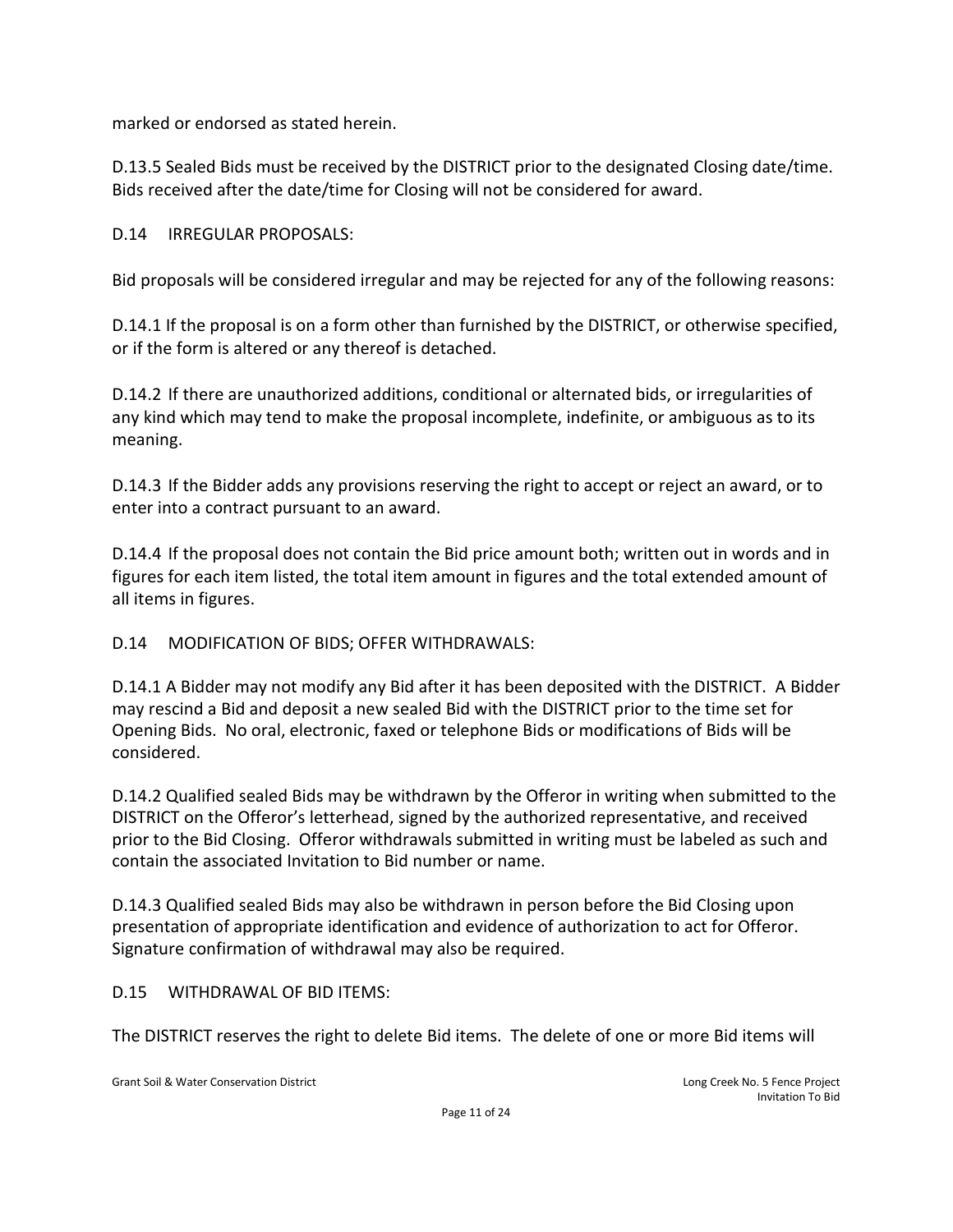not affect the method of award.

# D.16 SUBSTITUTIONS:

Any request for approval of equipment or product, when certain manufacturer's equipment, product brand or its approved equal is called for, shall be presented to the DISTRICT in writing at least seven (7) calendar days previous to the date on which Bids are to be opened. Requests for approval of substitutes must include complete specifications and descriptive literature.

# D.17 PRELIMINARY BID RESULTS

Prior to the Intent to Award Announcement, the DISTRICT may post preliminary bid results. Such postings may not be correct and are not final.

# D.18 TIME FOR OFFER ACCEPTANCE AND EXTENTIONS:

D.18.1 A Bidder's Bid is a firm offer, irrevocable, valid and binding on the Bidder for not less than thirty (30) calendar days from the Closing date.

D.18.2 The DISTRICT may request, orally or in writing that Bidders extend, in writing, the time during which the DISTRICT may consider their Bids. If a Bidder agrees to such extension, the Bid shall continue as a firm Offer, irrevocable, valid and binding on the Bidder for the agreed-upon extension period.

## D.19 METHOD OF AWARD:

The responsiveness and responsibility of Bidders and of their proposed subcontractors will be considered in making the award. The DISTRICT shall have the right to accept alternates in any order or combination and to determine the low Bidder on the basis of the sum of the Bid and the alternates accepted. The DISTRICT reserves the right to reject any Bid that does not comply with all prescribed public bidding procedures and requirements, and may reject for good cause any Bid or all Bids upon a finding by the DISTRICT that it is in the public interest to do so.

## D.20 SUBSTANTIAL COMPLIANCE REQUIRED:

Bidders not in substantial compliance with Invitation To Bid requirements cannot be considered, and cannot be supplemented by submissions delivered after Closing. However, the DISTRICT may waive minor informalities and irregularities, and may seek clarification of any response that, in its sole discretion, it deems necessary or advisable.

## D.21 OFFER EVALUATION CRITERIA: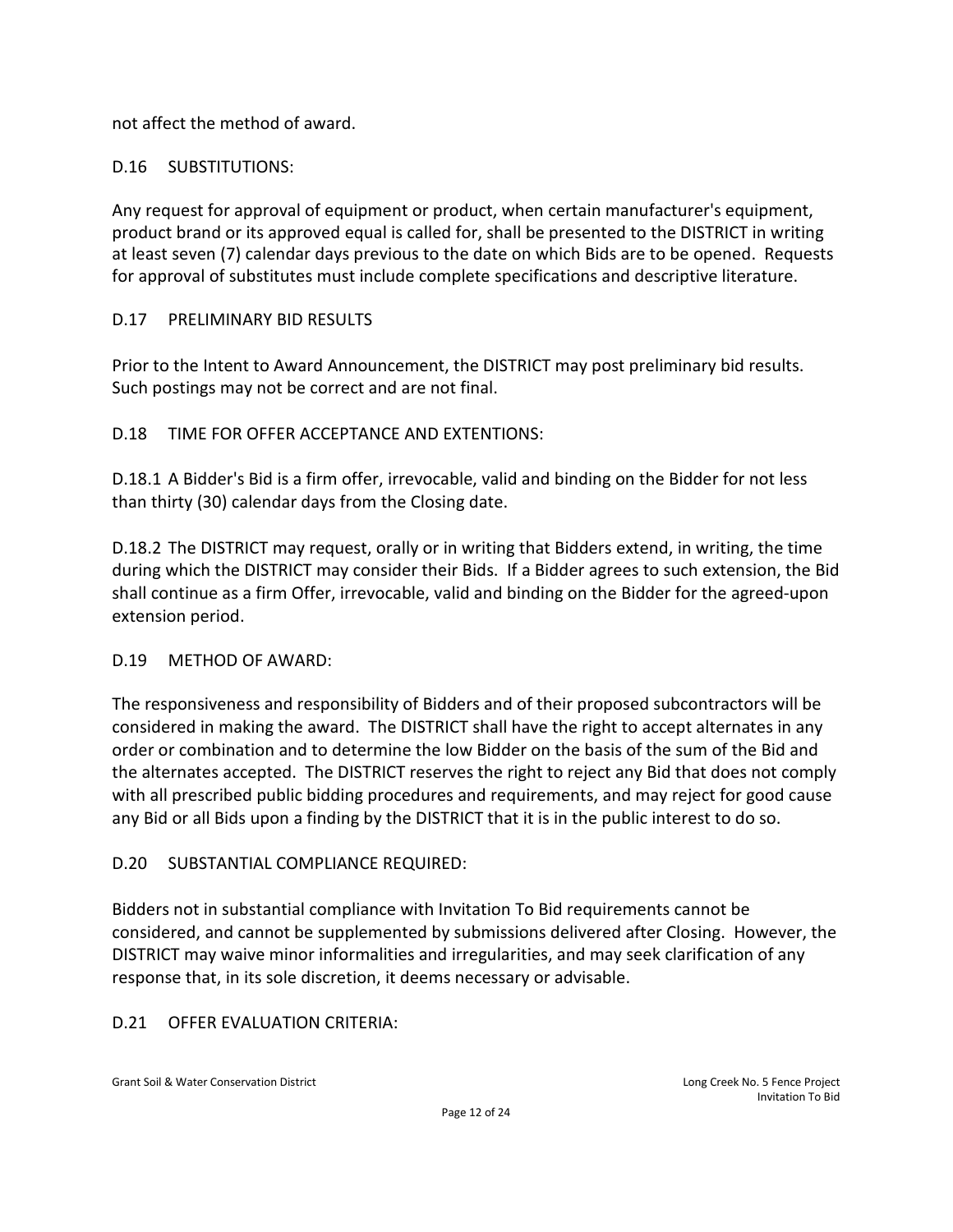Bidders will be evaluated to identify the lowest responsive Bid submitted by a responsible Bidder and not otherwise disqualified.

D.21.1 RESPONSIVENESS: To be considered responsive, the Bidder must substantially comply in all material respects with applicable solicitation procedures and requirements and the solicitation documents. In making such evaluation, the DISTRICT may waive minor informalities and irregularities.

D.21.2 RESPONSIBILITY: Prior to award of a Contract, the DISTRICT will evaluate whether the apparent successful Bidder meets the applicable standards of responsibility identified in ORS 279C.375. In doing so, the DISTRICT may investigate Bidder and request information in addition to that already required in the Invitation To Bid, when the DISTRICT, in its sole discretion, considers it necessary or advisable.

# D.22 PROCESSING OF BIDS

Neither the release of a Bid Security, nor acknowledgment that the selection process is complete (whether by posting of a Bid tabulation sheet, issuance of notice intent to award, or otherwise), shall operate as a representation by the DISTRICT that any Bid submitted was complete, sufficient, lawful in any respect, or otherwise in substantial compliance with the Invitation To Bid requirements.

# D.23 INTENT-TO-AWARD ANNOUNCEMENT

The DISTRICT reserves the right to announce its intent to award prior to formal Contract award by publically posting the tabulation sheet of Bid results at DISTRICT Office, or by letter. The Intent-to-Award Announcement shall serve as notice to all Bidders that the DISTRICT intends to make an award.

# D.24 PROTEST OF INTENT TO AWARD

Adversely-affected or aggrieved Bidders shall have seven (7) calendar days from the date of the Intent-to-Award Announcement within which to file a written protest. Protests submitted after that date will not be considered. Protests must specify the grounds upon which the protest is based.

D.24.1 In order to be an adversely affected or aggrieved Bidder, the Bidder must claim to be eligible for award of the Contract as the responsible Bidder submitting the lowest responsive Bid and that any and all lower Bidders are ineligible to receive the Contract award.

D.24.2 An actual Bidder who is adversely affected or aggrieved by the award of the Contract to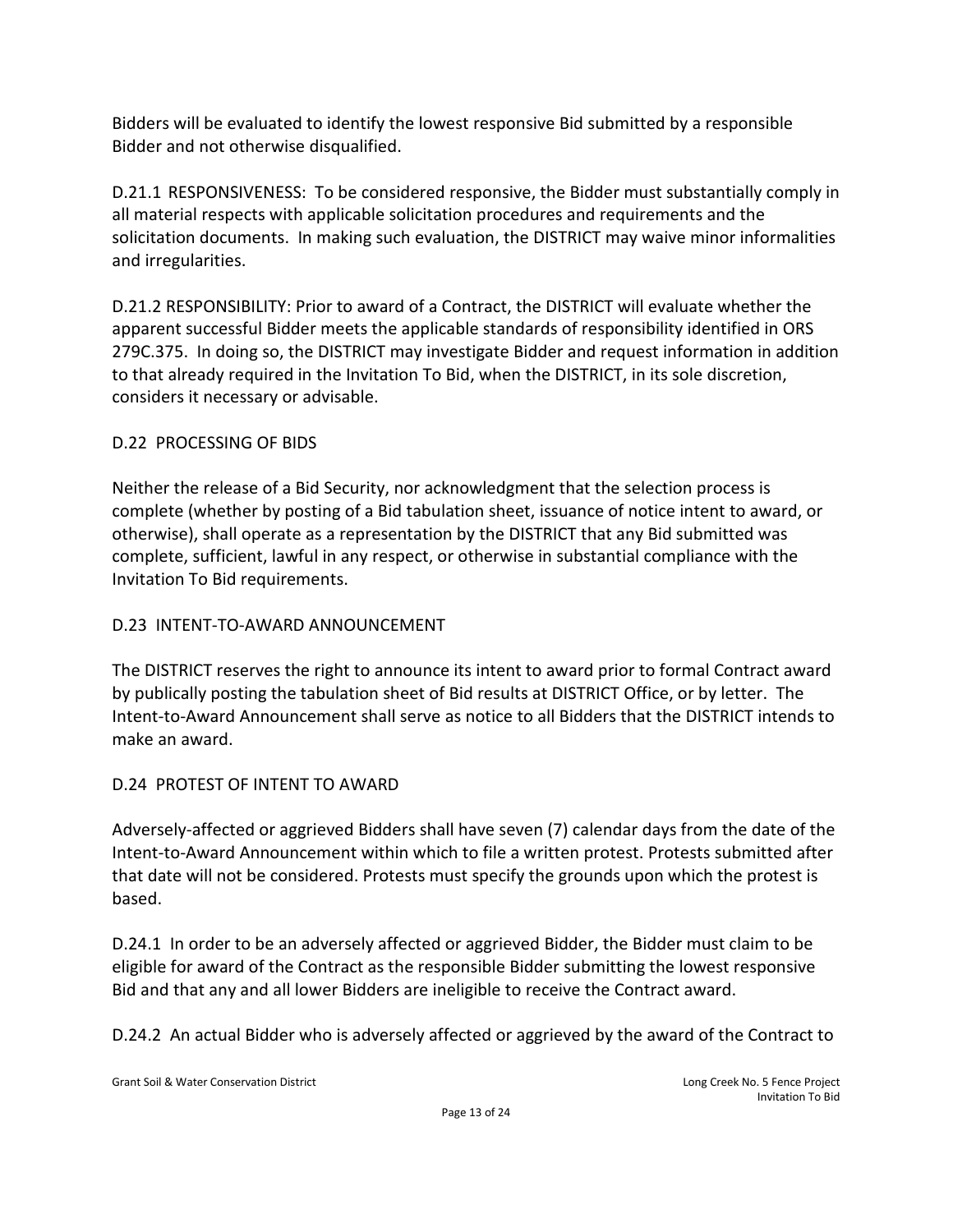another Bidder may protest award, in writing, within the timeline established. The written protest shall state the grounds upon which the protest is based. No protest of award shall be considered after the deadline.

#### D.25 AWARD

After expiration of the Intent-to-award protest period, and resolution of all protests, the DISTRICT will proceed with final award.

## D.26 COMMENCEMENT OF WORK

Contractor shall not commence Work under the Contract until the Notice to Proceed has been issued by the DISTRICT.

#### D.27 INFORMATION TO BE SUBMITTED BY THE APPARENT SUCCESSFUL BIDDER:

D.27.1 INSURANCE: The apparent successful Bidder shall provide all required proofs of insurance to the DISTRICT within twelve (12) calendar days of notification of Intent-to-Award. Failure to present the required documents within the designated time period may result in Bid rejection. Bidders are encouraged to consult their insurance agent(s) about the required insurance coverage's listed below.

- Workers' Compensation: All employers, including the apparent successful Bidder, that employ subject workers who work under this contract in the State of Oregon shall comply with ORS 656.017 and provide the required Workers' Compensation coverage, unless such employers are exempt under ORS 656.126. Contractors who perform the Work without the assistance or labor of any employee need not obtain such coverage. The apparent successful Bidder shall ensure that each of its Subcontractors complies with these requirements and shall require proof of such Workers' Compensation by receiving and keeping on file a certificate of insurance from each Subcontractor or anyone else directly employed by either the apparent successful Bidder or its Subcontractors.
- Commercial General Liability: The apparent successful Bidder shall obtain, at Bidder's expense, and keep in effect during the term of this Contract, Commercial General Liability Insurance covering bodily injury and property damage in a form and with coverages that are satisfactory to the State. This insurance shall include personal injury liability, products and completed operations, and contractual liability coverage for the indemnity provided under this Contract, and shall be issued on an occurrence basis. The apparent successful Bidder shall provide proof of insurance of not less than the amounts listed in the following schedules: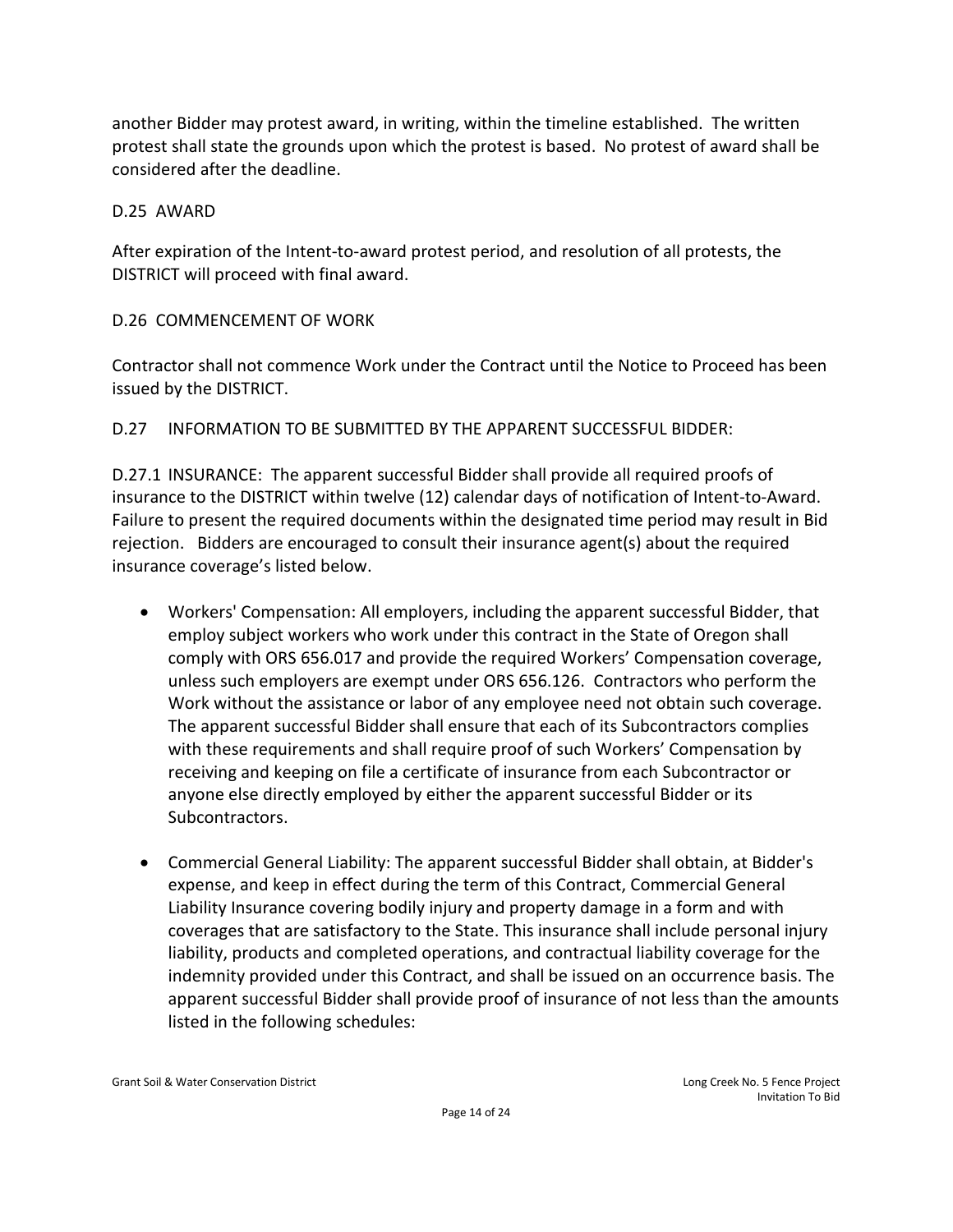Per Occurrence Limit for any single claimant:

From commencement of the Contract term to July 1, 2022: \$782,600. July 1, 2022 and thereafter the adjusted limitation as determined by the State Court Administrator pursuant to ORS 30.271(4), 30.272(4) and 30.273(3), as amended by 2019 SB 186 (effective March 27, 2019).

Per Occurrence Limit for multiple claimants:

From commencement of the Contract term to July 1, 2022: \$1,565,100. July 1, 2022 and thereafter the adjusted limitation as determined by the State Court Administrator pursuant to ORS 30.271(4), 30.272(4) and 30.273(3), as amended by 2019 SB 186 (effective March 27, 2019).

• Automobile Liability: The apparent successful Bidder shall obtain, at Bidder's expense, and keep in effect during the term of this Contract, Automobile Liability Insurance covering owned, non-owned and/or hired vehicles, as applicable. The coverage may be written in combination with the Commercial General Liability Insurance. The apparent successful Bidder shall provide proof of insurance of not less than the amounts listed in the following schedules:

Per Occurrence Limit for any single claimant:

From commencement of the Contract term to July 1, 2021: \$782,600. July 1, 2021 and thereafter the adjusted limitation as determined by the State Court Administrator pursuant to ORS 30.271(4), 30.272(4) and 30.273(3), as amended by 2019 SB 186 (effective March 27, 2019).

Per Occurrence Limit for multiple claimants:

From commencement of the Contract term to July 1, 2021: \$1,565,100. July 1, 2021 and thereafter the adjusted limitation as determined by the State Court Administrator pursuant to ORS 30.271(4), 30.272(4) and 30.273(3), as amended by 2019 SB 186 (effective March 27, 2019).

- Excess/Umbrella Insurance: A combination of primary and excess/umbrella insurance is acceptable to meet the minimum coverage requirements for Commercial General Liability and Automobile Liability Insurance. In such case, the insurance certificate must include a list of the policies that fall under the excess/umbrella insurance. Sample wording is "The Excess/Umbrella policy is excess over primary Commercial General Liability and primary Automobile Liability Insurance."
- Additional Insured: The liability insurance coverage, except Professional Liability if included, required for performance of this Contract shall include the State of Oregon, its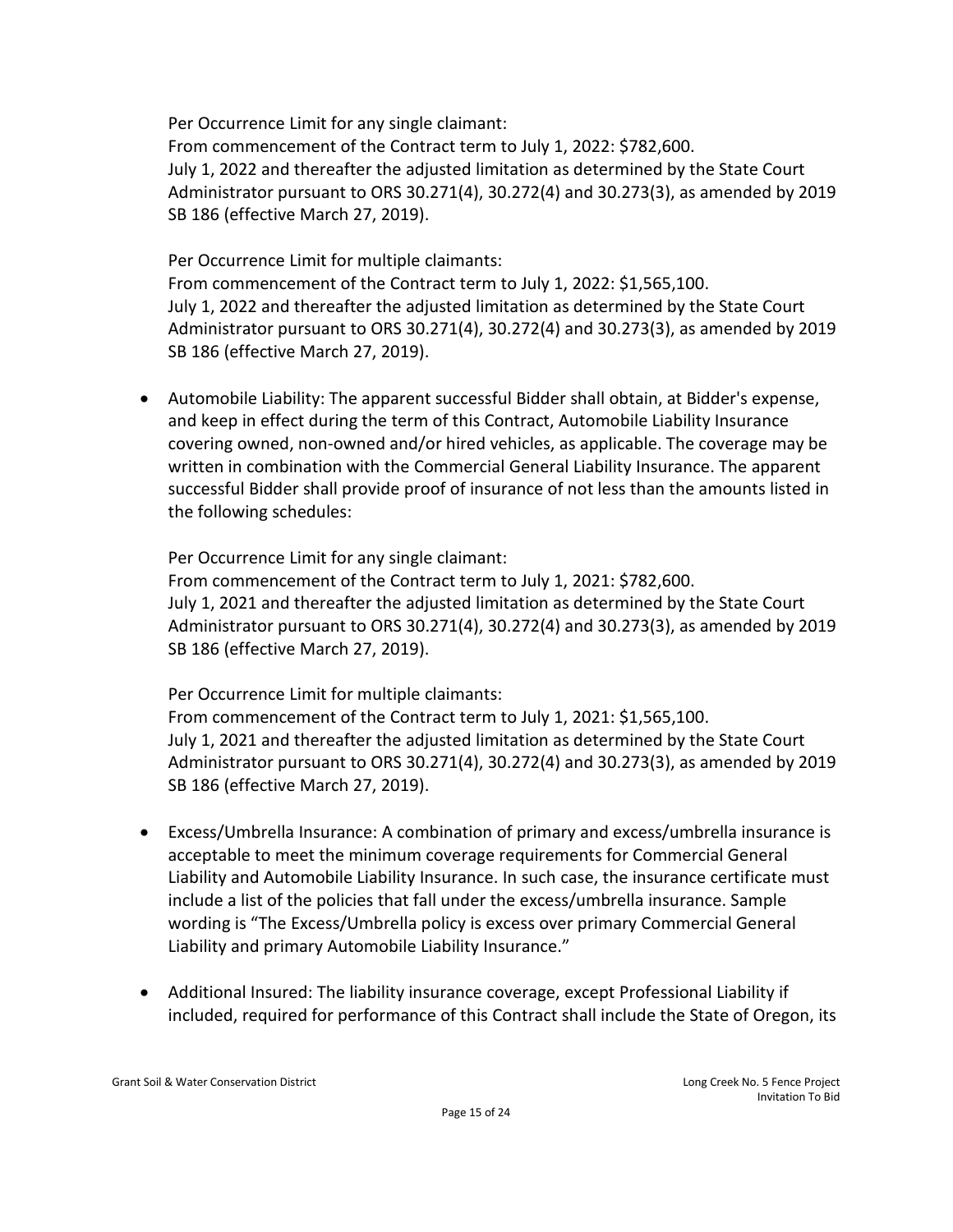departments, divisions, officers, and employees, as Additional Insureds but only with respect to the successful Bidder's activities to be performed under this Contract.

• Certificate(s) of Insurance: As evidence of the insurance coverage required by this Contract, the apparent successful Bidder shall furnish certificate(s) of insurance to the DISTRICT prior to execution of the Contract. The certificate(s) will specify all of the parties who are Additional Insureds or Loss Payees. Insurance coverage required under this Contract shall be obtained from insurance companies or entities acceptable to the DISTRICT that are allowed to provide such insurance under Oregon law.

D.27.2 PERFORMANCE BOND and PAYMENT BOND: No surety bonds are required for this Contract.

D.27.3 JOINT VENTURE/PARTNERSHIP INFORMATION: The apparent successful Bidder, if a Joint Venture/Partnership shall provide a copy of the joint venture agreement or partnership agreement evidencing authority to Bid and to enter into the resulting Contract that may be awarded, together with corporate resolutions (if applicable) evidencing corporate authority to participate as a joint venturer or partner. A contact person must also be designated for purposes of receiving all notices and communications under the Contract. All partners and joint venturers will be required to sign the Contract awarded.

# **SECTION E - BID SECURITY REQUIREMENTS**

No bid security is required for this Contract.

# **SECTION F – PREVAILING WAGE RATES (BOLI & Davis-Bacon Requirements)**

F.1 The Contractor and all subcontractors shall comply with the provisions of ORS 279C.800 through 279C.870, relative to Oregon Prevailing Wage Law and the Federal Davis-Bacon Act (40 U.S.C. 3141 et seq.).

Before starting Work the Contractor shall file with the Construction Contractors Board, and maintain in full force and effect, the separate public works bond required by ORS 279C.836, unless otherwise exempt under those provisions. The Contractor shall also include in every subcontract a provision requiring the Subcontractor to have a public works bond filed with the Construction Contractors Board before starting Work, unless otherwise exempt, and shall verify that the Subcontractor has filed a public works bond before permitting the Subcontractor to start Work.

F.2 This Invitation To Bid and the resulting Contract are subject to the following Bureau of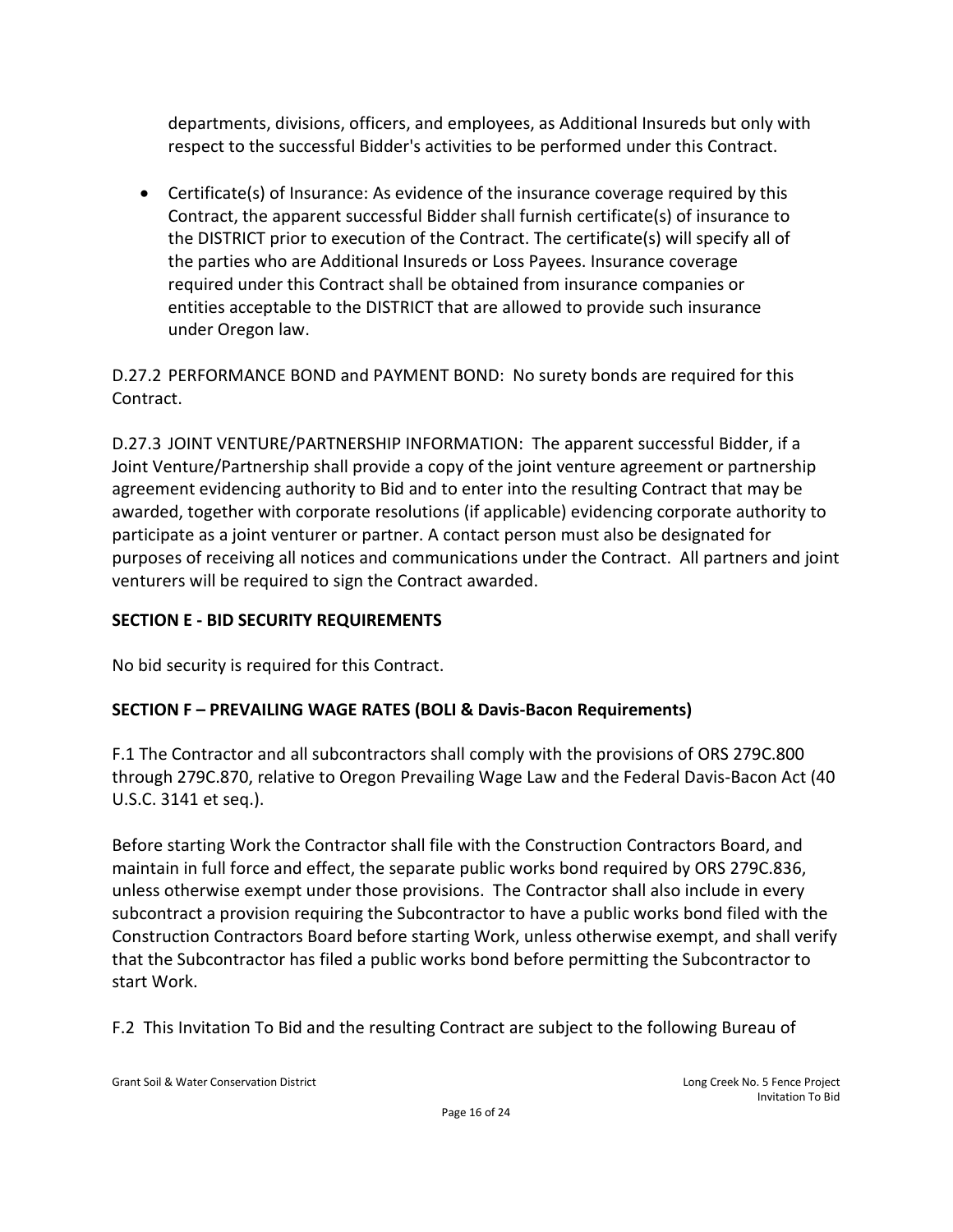Labor and Industries (BOLI) wage requirements and the prevailing wages rates set forth in the following booklet, as amended, which is incorporated herein by reference with the same force and effect as though fully set forth herein, and is available at the following web link:

Prevailing Wage Rates for Public Works Contracts in Oregon – 2021

• Effective July 1, 2021

Prevailing Wage Rates State Apprenticeship Rates - 2021

• Effective January 1, 2021

These BOLI wage rates are available on line at:

# <https://www.oregon.gov/boli/employers/Pages/prevailing-wage-rates.aspx>

F.3 Because the project involves federal funds, this Invitation To Bid and the resulting Contract are subject to federal Davis-Bacon Act requirements in addition to BOLI requirements. The Contractor shall pay the higher of the BOLI wage rates and fringe benefits, as identified in the above BOLI wage rate booklet, or the federal wage rates and fringe benefits listed in the publication "General Wage Determinations Issued Under the Davis-Bacon and Related Acts" that is last published prior to the Bid Closing date set forth in this Invitation To Bid. The following U.S. Secretary of Labor Wage Determination Wage Requirements, are incorporated herein by reference, and are available at the web link below: <https://beta.sam.gov/>

Federal Davis-Bacon Act Wage Rates General Decision Number: OR20210067 – Modification 3, Heavy Construction, 06/17/2021.

Bidders are advised that federal Davis-Bacon rates may be amended at any time prior to Bid Closing and that contractors remain responsible for meeting federal Davis-Bacon Act requirements and State of Oregon prevailing wage rate requirements.

F.4 The Work will take place in Grant County, Oregon.

# **SECTION G – FIRST-TIER SUBCONTRACTOR DISCLOSURE INSTRUCTIONS AND FORM**

G.1 Pursuant to ORS 279C.370, Offerors are required to disclose information about certain firsttier subcontractors when the DISTRICT estimates the Contract value for a Public Improvement to be greater than \$100,000. Specifically, when the Contract amount of a first-tier subcontractor furnishing labor, or labor and materials, would be greater than or equal to: (i) 5% of the project Bid, but at least \$15,000, or (ii) \$350,000 regardless of the percentage, the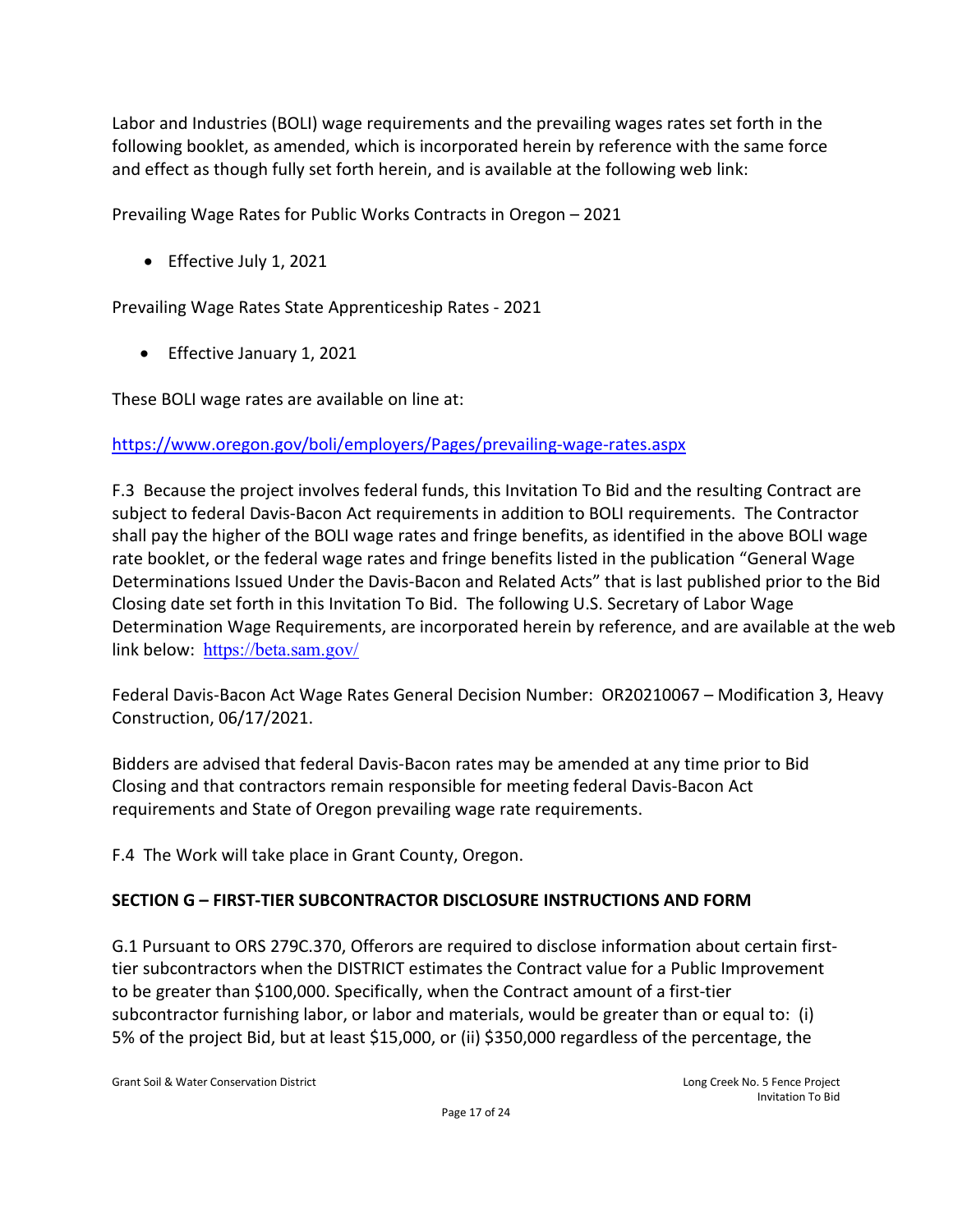Bidder must disclose the following information about that Subcontract in its Bid submission or within two (2) working hours after Closing:

- (a) The subcontractor's name,
- (b) Dollar value and,
- (c) The category of work that the subcontractor would be performing.

DISTRICT MUST REJECT AN OFFER IF THE OFFEROR FAILS TO SUBMIT THE SPECIFIED DISCLOSURE INFORMATION BY THE STATED DEADLINE.

G.2 An Offeror shall submit the disclosure information either in its Offer submission or within two (2) working hours after Closing.

Compliance with the disclosure and submittal requirements is a matter of responsiveness. Offers which are submitted by Closing, but for which the disclosure submittal has not been made by the specified deadline, are not responsive and shall not be considered for Contract award.

G.3 The DISTRICT shall obtain, and make available for public inspection, the disclosure information. The DISTRICT shall also provide copies of the disclosed information to the Bureau of Labor and Industries as required by ORS 279C.835. The DISTRICT is not required to determine the accuracy or completeness of the information submitted. Substitution of affected first-tier subcontractors shall be made only in accordance with ORS 279C.585.

## **SECTION H – RESPONSIBILITY INQUIRY/CONTRACTOR REFERENCES**

The DISTRICT reserves the right, pursuant to ORS 279C.375 to investigate and evaluate, at any time prior to award and execution of the Contract, the apparent successful Bidder's responsibility to perform the Contract. Submission of a signed Bid shall constitute approval for the DISTRICT to obtain any information the DISTRICT deems necessary to conduct the evaluation. The DISTRICT shall notify the apparent successful Bidder, in writing, of any other documentation required, which may include, but is not limited to, recent profit-and-loss history; current balance statements; assets-to-liabilities ratio, including number and amount of secured versus unsecured creditor claims; availability of short and long-term financing; bonding capacity; credit information; material; equipment; facility and personnel information; performance record of Contract performance; etc. Failure to promptly provide this information shall result in Bid rejection. The DISTRICT may postpone the award of the Contract after announcement of the apparent successful Bidder in order to complete its investigation and evaluation. Failure of the apparent successful Bidder to demonstrate Responsibility, as required under ORS 279C.375, shall render the Bidder non-responsible and shall constitute grounds for Bid rejection.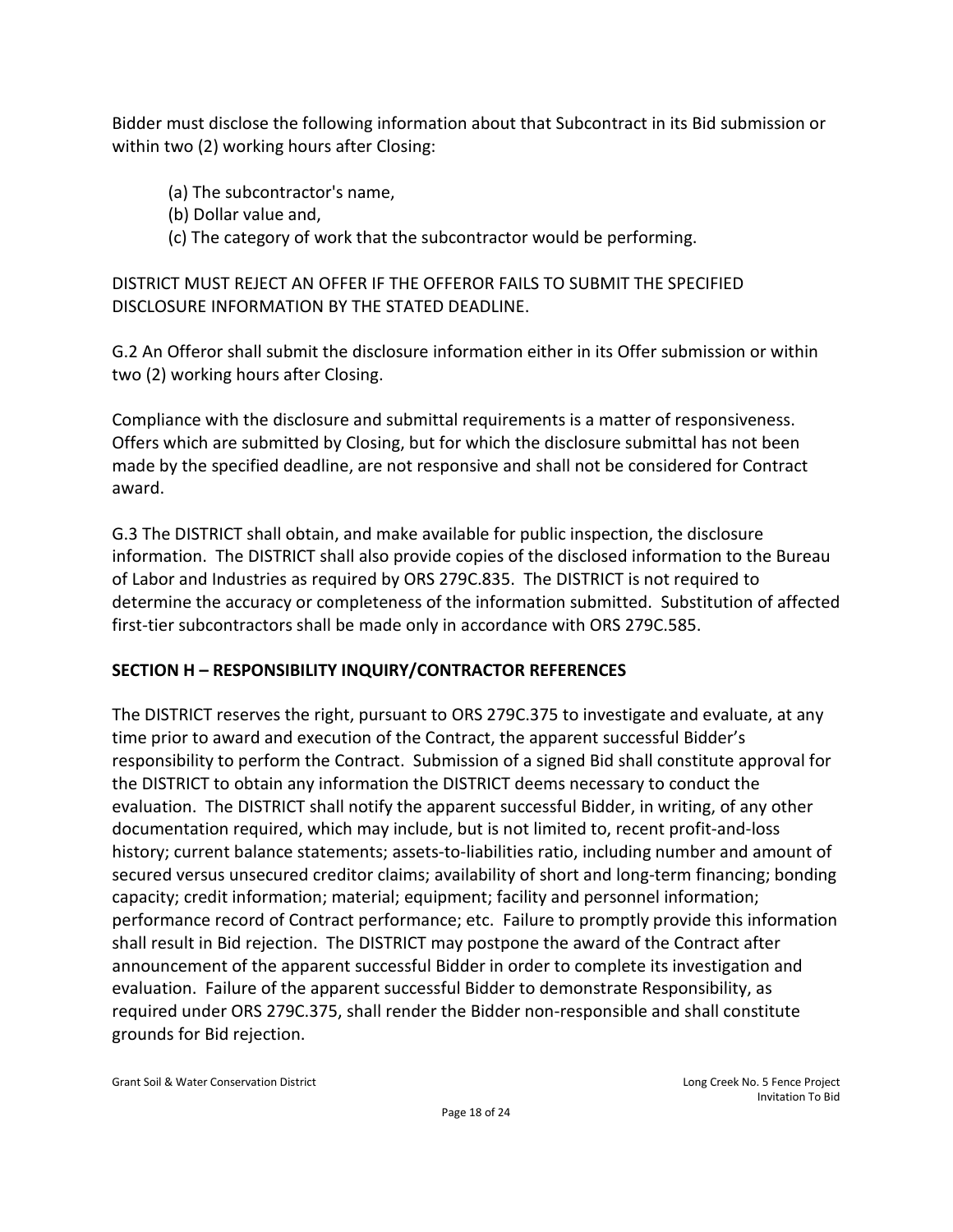The DISTRICT also reserves the right to choose and investigate any reference whether or not furnished by the Bidder, and to investigate past performance of any Bidder with respect to its successful performance of similar projects, compliance with specifications and contractual obligations, its completion or delivery of service on schedule, and its lawful payment of suppliers, subcontractors, and employees. The DISTRICT may postpone the award or execution of the Contract after the announcement of the apparent successful Bidder in order to complete its investigation. The DISTRICT may reject a bid if, the opinion of the DISTRICT, overall reference responses indicate inadequate performance.

# **SECTION I - RECYCLED PRODUCTS**

Vendors shall use recyclable materials to the maximum extent economically feasible in the performance of the Contract Work set forth in this document. ORS 279A.010(ii) provides as follows: "'Recycled product' means all materials, goods and supplies, not less than 50 percent of the total weight of which consists of secondary and post-consumer waste with not less than 10 percent of total weight consisting of post-consumer waste. 'Recycled product' also includes any product that could have been disposed of as a solid waste, having completed its life cycle as a consumer item, but otherwise is refurbished for reuse without substantial alteration of the product's form."

By my signature in Section Q, I, the undersigned duly authorized representative of the Bidder, hereby affirm that Bidder will comply with the above recycled products provisions.

# **SECTION J - CERTIFICATION OF COMPLIANCE WITH TAX LAWS**

By my signature in Section Q of this Contract, I, hereby attest or affirm under penalty of perjury: That I am authorized to act on behalf of the Contractor in this matter, that I have authority and knowledge regarding the payment of taxes, and that Contractor is, to the best of my knowledge, not in violation of any Oregon Tax Laws.

# **SECTION K - CERTIFICATION OF DRUG-TESTING LAW REQUIREMENTS**

(1) Pursuant to ORS 279C.505, the Bidder certifies by its signature on these solicitation document forms that it has a Qualifying Drug Testing Program in place for its employees that includes, at a minimum, the following:

(a) A written employee drug testing policy, (b) Required drug testing for all new Subject Employees or, alternatively, required testing of all Subject Employees every 12 months on a random selection basis, and (c) Required testing of a Subject Employee when the Bidder has reasonable cause to believe the Subject Employee is under the influence of drugs.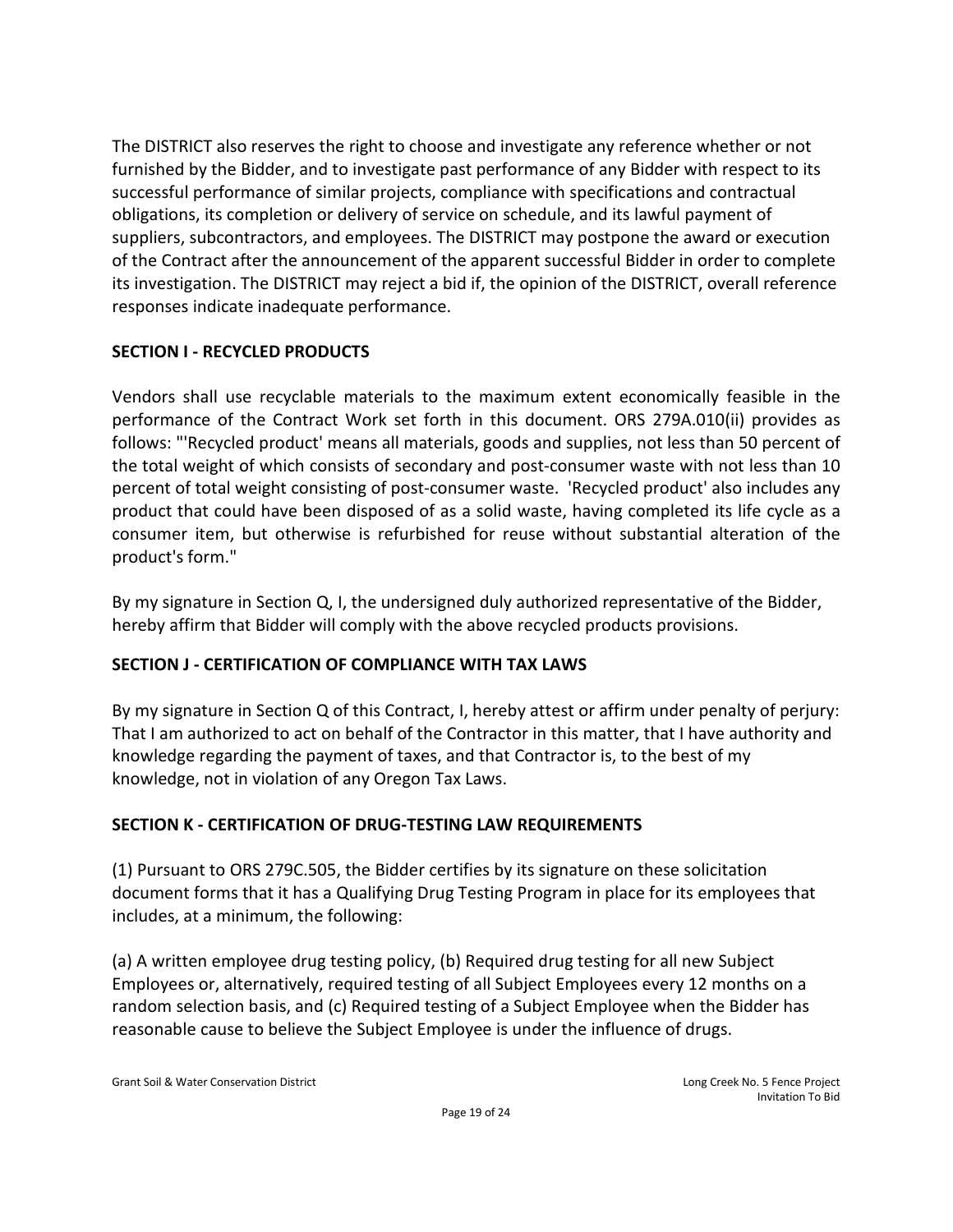(2) A drug testing program that meets the above requirements will be deemed a "Qualifying Employee Drug Testing Program." An employee is a "Subject Employee" only if that employee will be working on the Project job site.

(3) If awarded a Public Improvement Contract as a result of this solicitation, Offeror agrees that at the time of Contract execution it shall represent and warrant to the Agency that its Qualifying Employee Drug Testing Program is in place and will continue in full force and effect for the duration of the Public Improvement Contract. The Agency's performance obligation (which includes, without limitation, the Agency's obligation to make payment) shall be contingent on Contractor's compliance with this representation and warranty.

(4) If awarded a Public Improvement Contract as a result of this solicitation, Offeror also agrees that at the time of Contract execution, and as a condition to Agency's performance obligation (which includes, without limitation, the Agency's obligation to make payment), it shall require each subcontractor providing labor for the Project to:

(a) Demonstrate to the Contractor that it has a Qualifying Employee Drug Testing Program for the subcontractor's Subject Employees, and represent and warrant to the Contractor that the Qualifying Employee Drug Testing Program is in place at the time of subcontract execution and will continue in full force and effect for the duration of the subcontract; or (b) Require that the subcontractor's Subject Employees participate in the Contractor's Qualifying Employee Drug Testing Program for the duration of the subcontract.

## **SECTION L - CERTIFICATION OF COMPLIANCE WITH NON-DISCRIMINATION LAWS**

By my signature in Section Q, I certify that I am authorized to act on behalf of Bidder in this matter and that Bidder has not discriminated and will not discriminate against any disadvantaged business enterprise, minority-owned business, women-owned business, emerging small business, or business that a service-disabled veteran owns, in obtaining any required subcontracts. Failure to do so shall be grounds for disqualification.

## **SECTION M – DEBARMENT AND SUSPENSIONS**

The Bidder hereby certifies that the Bidder is not presently debarred, suspended, proposed for debarment, declared ineligible, or voluntarily excluded from participating in this Contract by any Federal department or agency, or by a State or Tribal Agency. If requested by the DISTRICT, the Bidder shall complete a Certification Regarding Debarment, Suspension, Ineligibility, and Voluntary Exclusion form, certifying this information. Any such form shall be incorporated into this Invitation to Bid by reference.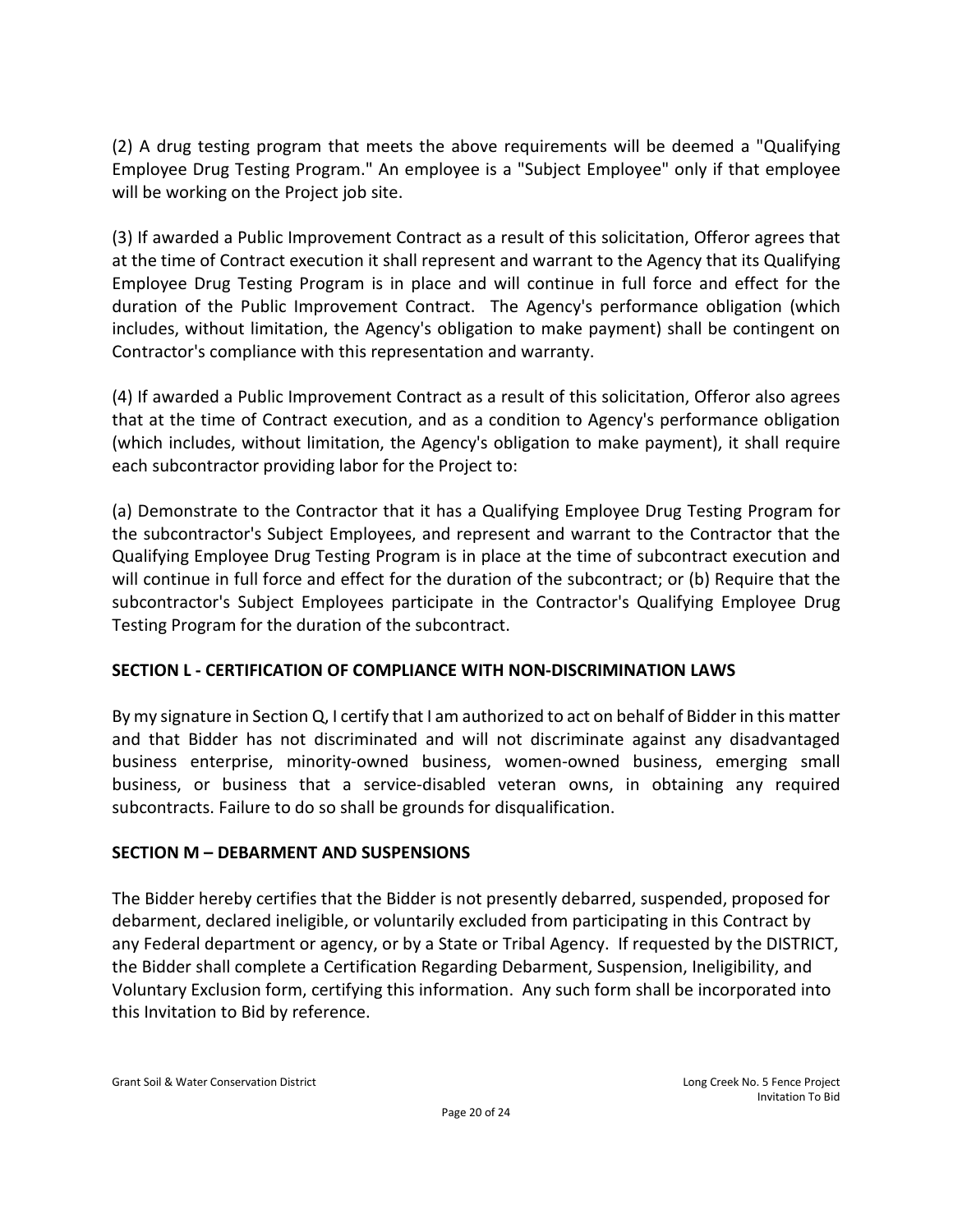Bidder accepts the responsibility to ensure that it does not enter into a contract with a value of \$25,000 or more, with an individual or entity which is presently debarred, suspended, proposed for debarment, declared ineligible, or voluntarily excluded from participating in this Contract by any Federal department or agency, or by a State or Tribal Agency.

## **SECTION N - CONSTRUCTION CONTRACTORS BOARD (CCB) REGISTRATION REQUIREMENTS / JOINT VENTURE - PARTNERSHIP DISCLOSURE**

N.1 CCB REQUIREMENTS:

Bidders are not required to be licensed with the State of Oregon Construction Contractors Board (CCB) by ORS 701.010(19).

N.2 JOINT VENTURE/PARTNERSHIP DISCLOSURE:

The Bidder shall disclose whether the Bid is submitted by either a partnership or joint venture.

**NO: \_\_\_\_\_\_\_\_ YES: \_\_\_\_\_\_\_**

If yes, the Bidder shall provide the name of the contact person for the partnership or joint venturer.

**Name: \_\_\_\_\_\_\_\_\_\_\_\_\_\_\_\_\_\_\_\_\_\_\_\_\_\_\_\_\_\_\_\_\_\_\_\_\_\_\_\_\_\_\_\_\_\_\_\_\_\_\_\_\_\_\_\_\_\_**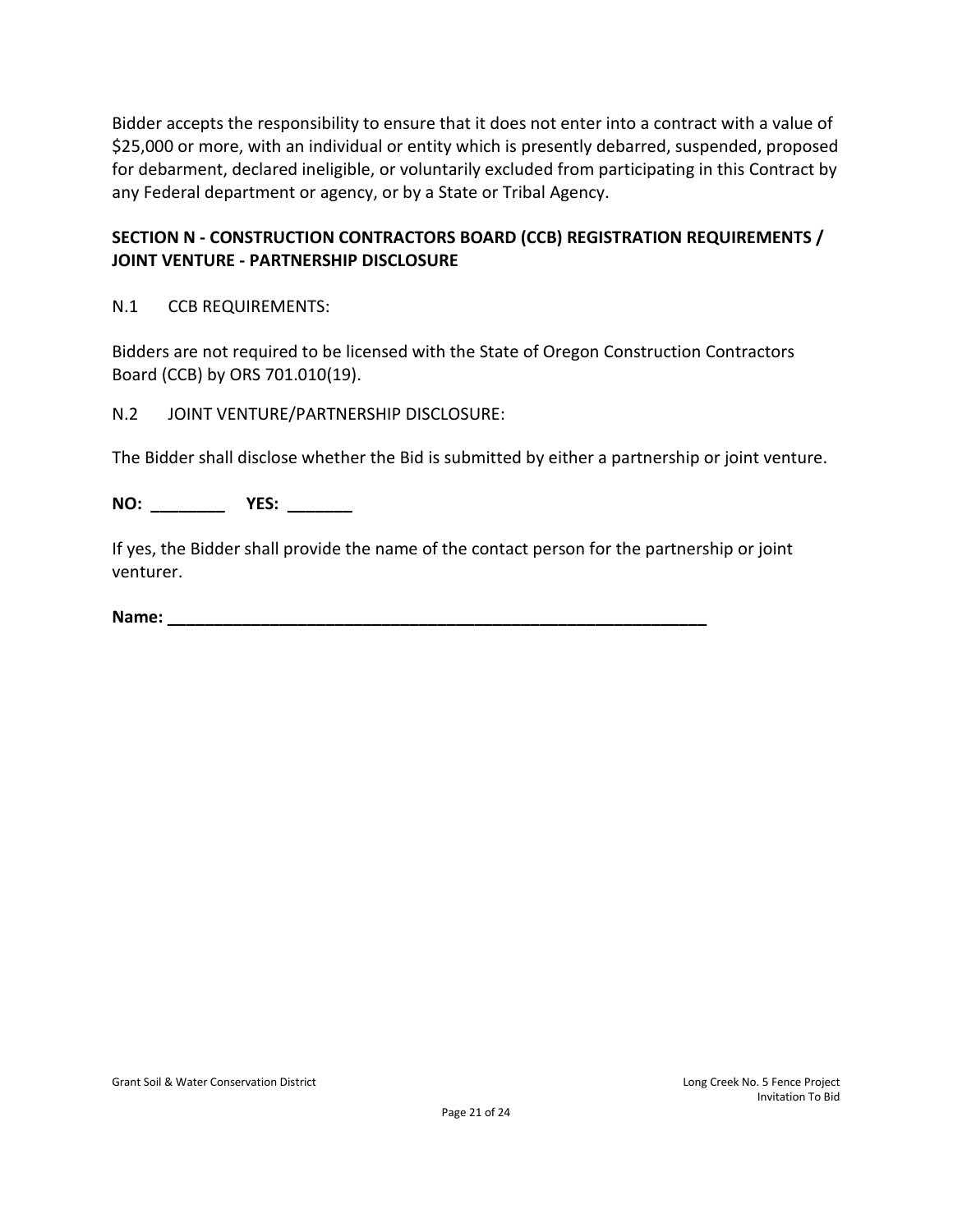## **SECTION O - ADDENDA ACKNOWLEDGEMENT**

O.1 The DISTRICT reserves the right to make changes to the Invitation to Bid and the resulting Contract, by written Addenda, prior to the closing time and date. Issued Addenda will be publically posted in the DISTRICT Office and available to interested Bidders upon request. The District is not responsible for a Bidders failure to receive notice of Addenda if such are posted in the foregoing manner. Addenda shall only be issued by the DISTRICT and upon issuance are incorporated into the Invitation to Bid or the resulting Contract.

O.2 By Bidder's signature in Section Q it acknowledges, agrees, and certifies to the following:

If any Addenda are issued in connection with this Invitation To Bid, Bidder has received and duly considered such Addenda, and has completed the blanks below identifying all Addenda issued, and acknowledging and agreeing to the terms of all such Addenda as those terms revise the terms, conditions, Plans and Specifications of this Invitation To Bid.

Check one: Addenda Received ( ) Number \_\_\_\_\_\_\_ to Number \_\_\_\_\_\_\_\_

None Received ( )

#### **SECTION P – RESIDENCY INFORMATION**

Section Not Used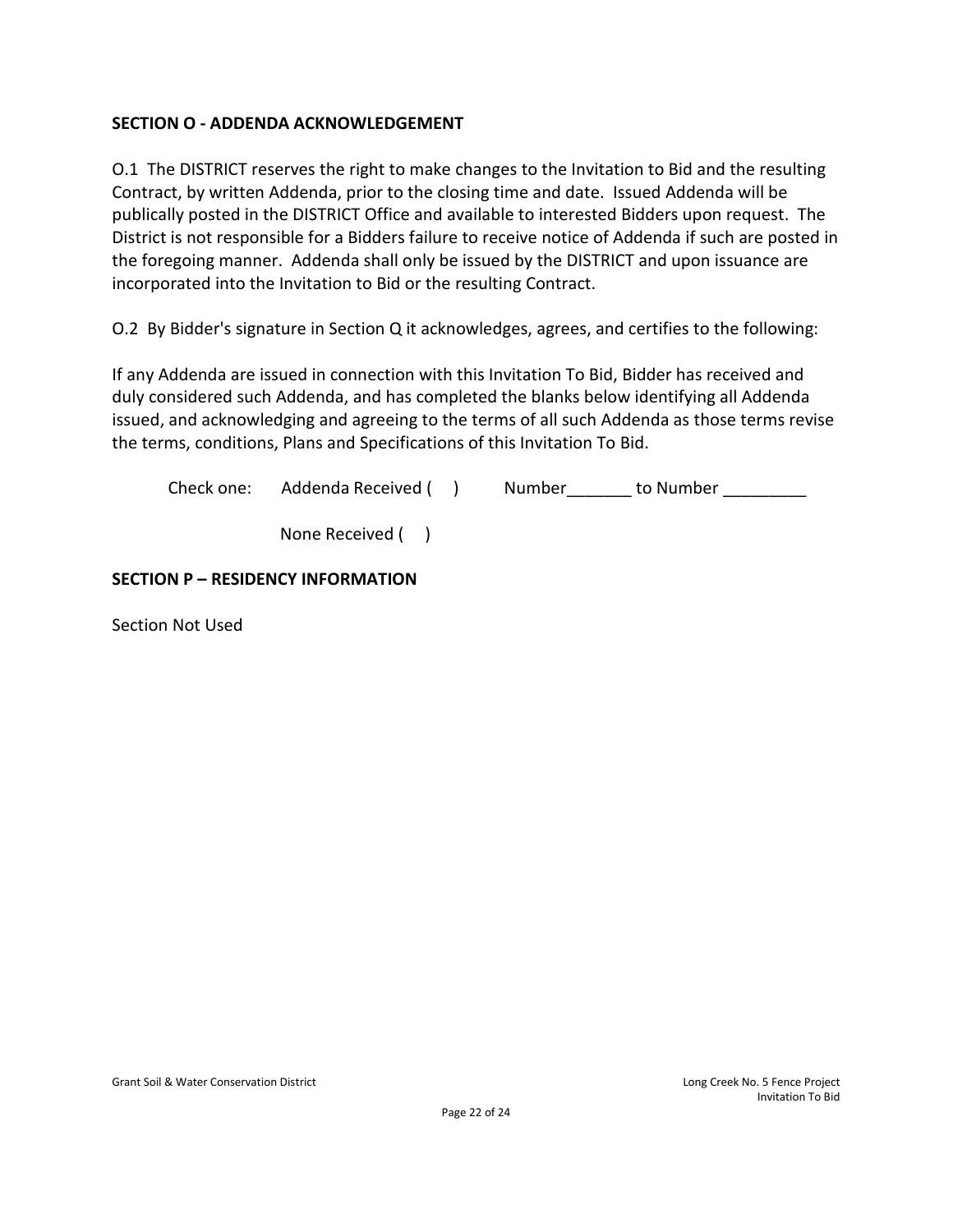# **SECTION Q - SIGNATURE OF BIDDER'S DULY AUTHORIZED REPRESENTATIVE**

THIS BID MUST BE SIGNED IN INK BY AN AUTHORIZED REPRESENTATIVE OF THE BIDDER; ANY ALTERATIONS OR ERASURES TO THE BID MUST BE INITIALED IN INK BY THE UNDERSIGNED AUTHORIZED REPRESENTATIVE.

The undersigned acknowledges, attests and certifies individually and on behalf of the Bidder that:

(1) S/he is a duly authorized representative of the Bidder, has been authorized by Bidder to make all representations, attestations, and certifications contained in this Bid and all Addenda, if any, issued.

(2) Bidder, acting through its authorized representatives, has read and understands all Bid instructions, Specifications, Plans, terms and conditions contained in this Bid Document (including all listed attachments and Addenda, if any, issued);

(3) The Bid submitted is in response to the specific language contained in the Invitation To Bid, and Bidder has made no assumptions based upon either (a) verbal or written statements not contained in the Invitation To Bid, or (b) any previously-issued Invitation To Bid, if any.

(4) The DISTRICT shall not be liable for any claims or be subject to any defenses asserted by Bidder based upon, resulting from, or related to, Bidders failure to comprehend all requirements of the Invitation To Bid.

(5) The DISTRICT shall not be liable for any expenses incurred by Bidder in preparing and submitting its Bid or in participating in the Bid evaluation/selection process.

(6) The Bidder agrees to be bound by and comply with all applicable requirements of ORS 279C.800 through ORS 279C.870 and the administrative rules of the Bureau of Labor and Industries (BOLI) regarding prevailing wage rates.

(7) The Bid was prepared independently from all other Bidders, and without collusion, fraud, or other dishonesty.

(8) Bidder is bound by and will comply with all requirements, Specifications, Plans, terms and conditions contained in this Bid (including all listed attachments and Addenda, if any, issued);

(9) Bidder will furnish the designated item(s) and/or service(s) in accordance with the Bid Specifications, Plans and requirements, and will comply in all respects with the terms of the resulting Contract upon award;